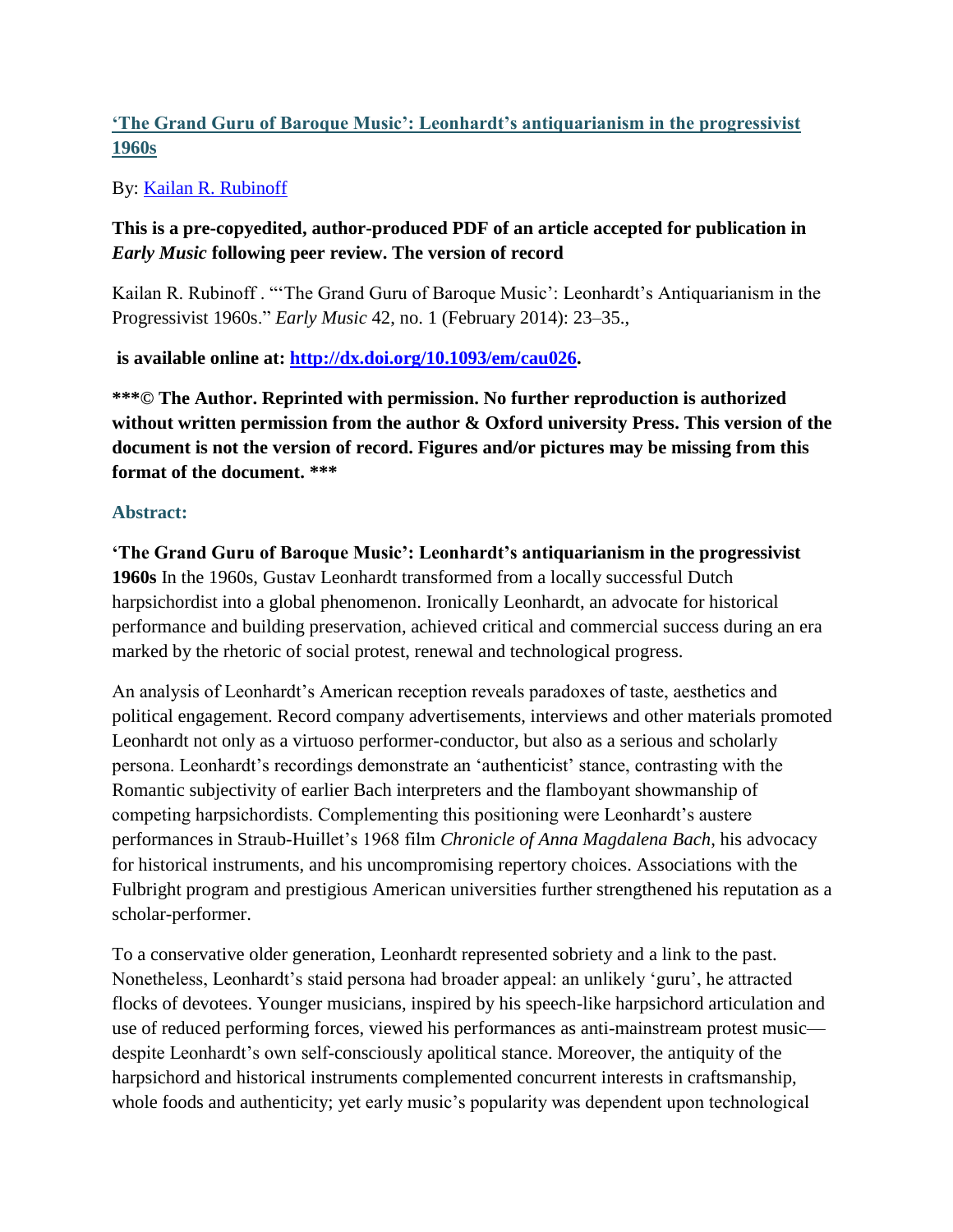mediation, especially high-fidelity recordings. Leonhardt thus emerges as a complex figure whose appeal transcended generational boundaries and bridged technological mediums.

**Keywords:** Gustav Leonhardt | harpsichord | early music revival | reception | social history

# **Article:**

IN the late 1960s and early 70s, Gustav Leonhardt emerged as the leading harpsichordist of the post-war generation. His Telefunken recordings garnered strong sales figures, with *Gramophone* in 1972 proclaiming him 'one of the pillars and, indeed, pioneers of the current boom in pre-classical music'.<sup>1</sup> He had even achieved 'rock star' celebrity status, or so it would seem from contemporary American concert reports. Writing in the 24 April 1971 edition of the *New York Times*, critic Donal Henahan remarked:

Even before Gustav Leonhardt, the Dutch harpsichordist, walked onstage at Alice Tully Hall on Thursday night the audience broke into applause. A stagehand had merely raised the top of the 1642 Johannes Ruckers harpsichord, displaying two opulent Flemish paintings that decorated the underside of the lid, so that the gilded instrument stood revealed in all its effulgent glory. That Mr Leonhardt went on to play a similarly attractive recital only made the cup run over for the assembled throng of harpsichord connoisseurs.<sup>2</sup>

Who was this 'assembled throng of harpsichord connoisseurs'? Indeed, why had so many American fans turned out to hear a 40-something Dutch classical musician on the esoteric harpsichord performing a recital of relatively obscure works? (On the programme was an arrangement of the Sonata no.3 in C major for unaccompanied violin by J. S. Bach, BWV1005, and works by Louis Couperin and Louis Marchand.) Moreover, why might an antique 17thcentury Flemish instrument—one that is discussed at length in the review, and credited on the concert advertisement with equal weight alongside the composers on the programme—attract such special attention?<sup>3</sup>

Henahan's concert report is tongue-in-cheek (substitute Alice Tully Hall for Madison Square Garden, the harpsichord for an electric guitar and Leonhardt for Mick Jagger, and he might have been reporting on a very different sort of musical event!). Yet it is also revealing for what it tells us about Leonhardt's reputation in the 1960s and 70s, his reception in America, and the attraction of the harpsichord and 'historically informed performance' (hereafter abbreviated HIP) during this turbulent period of American post-war society.

## **Early music in the 1960s: regression or renewal?**

Practitioners, scholars and commentators on the early music movement have frequently noted the association of HIP with 1960s protest and counterculture. As Bruce Haynes, one of Leonhardt's former collaborators and mentees, put it: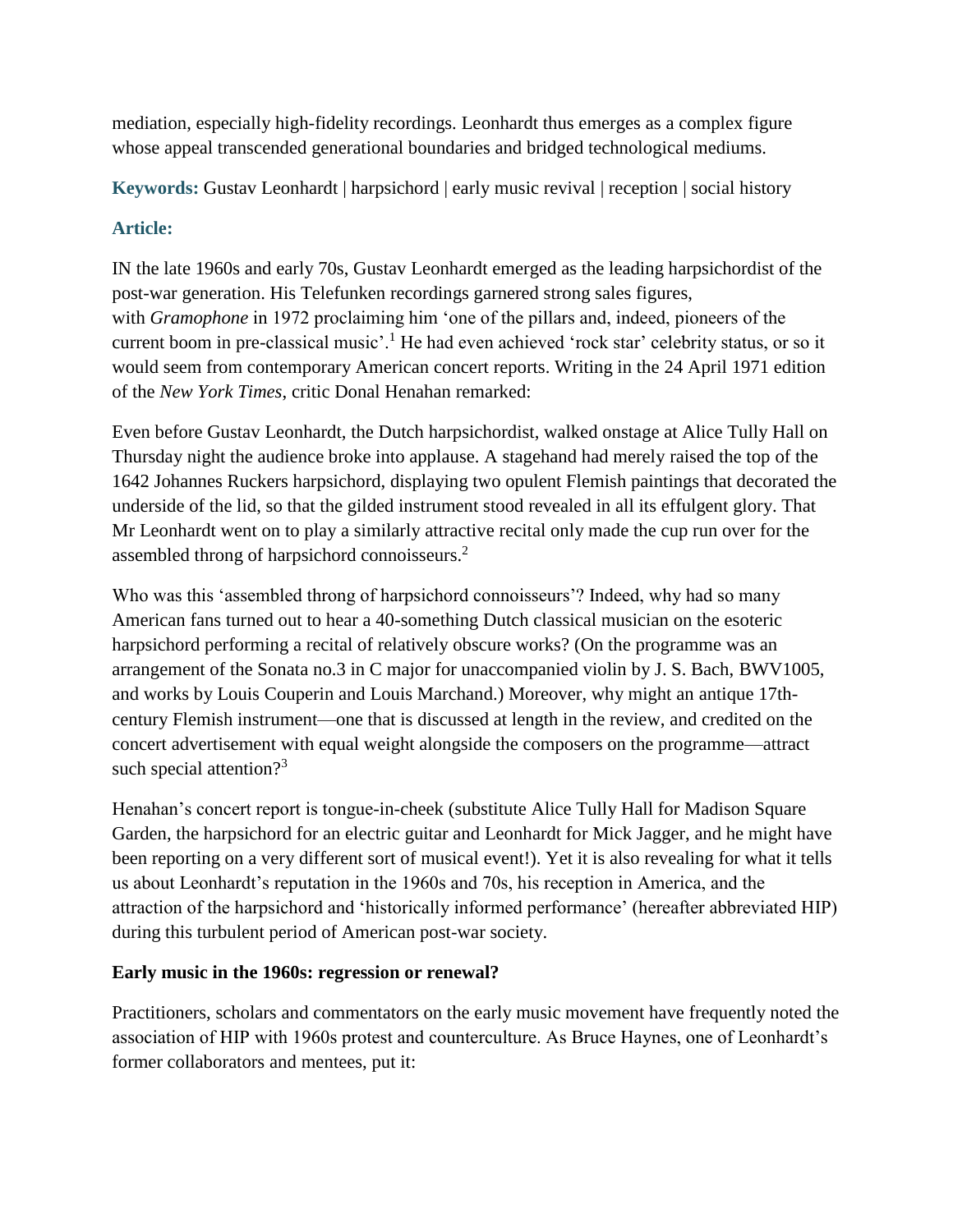In the 1960s, it is doubtful whether a movement could have had credibility if it did not have an element of protest and revolution about it. A mainspring of HIP in the 1960s was a rejection of the status quo. $4$ 

This correlation of early music with the 1960s warrants unpacking, however: the rise of Gustav Leonhardt's career during this period seems all the more incongruous considering the historical and cultural context in which it occurred. It is worth emphasizing that Leonhardt and the rarefied harpsichord, with its aristocratic associations, achieved new heights of popularity in America and abroad during a period synonymous in the mainstream media (and the popular imagination) with youth culture and psychedelic music.

The 1960s were also, of course, a period of tremendous social unrest, marked in the USA by the student protest, Civil Rights and anti-Vietnam war movements. Less well known is that Leonhardt's home country of the Netherlands also underwent dramatic cultural and political change during the period 1965–75: a relatively stable, tradition-bound and religious Dutch society transformed into a countercultural hotbed, noted for its leftist progressivism, secularization and protest culture. A series of demonstrations, beginning in the mid-1960s, were largely non-violent, but nonetheless disruptive. The Provos (from *provocatie*, or 'provocation'), a group of anti-authoritarian young people, launched a series of *ludiek*, or playful, disturbances throughout 1965 to 1967, using pamphlets and 'happenings' to poke fun at the staidness of the Dutch bourgeoisie. Their most notorious act was the disruption of the controversial 1966 wedding of Princess Beatrix to the German Claus von Amsberg with smoke bombs.<sup>5</sup>[T](http://em.oxfordjournals.org/content/42/1/23.full#fn-5)he antics of the Provos were widely publicized in the Netherlands and abroad, especially in the United States, where they resonated with concurrent hippie and protest movements in Berkeley and the San Francisco Bay Area in particular.<sup>6</sup> The widespread publicity the Provos garnered reflected the increasingly global awareness among 1960s protesters, fostered by mass media circulation of events, ideas and tactics. By the late 1960s, Dutch protest movements, inspired by the Provos, took on more serious causes, including US Cold War foreign policy and the war in Vietnam, university reform, and the restructuring of the arts and culture sectors.<sup>7</sup> In addition to turmoil in the political, student and artistic spheres, the Netherlands was in the throes of a crisis of confessionalism in the late 1960s. Plummeting attendance in the Dutch Reformed and Catholic churches was evidence of a widespread questioning of organized religion and the authority of the Church; particularly steep drops occurred between 1968 and 1971.<sup>8</sup> As the historian James C. Kennedy has argued, religious and political leaders, faced with such challenges to their authority, were not reactionary but willing to compromise with protestors, promoting the post-war policy buzzword *vernieuwing* ('renewal'), reforms to educational and cultural policy, and the modernization of Dutch society as necessary and desirable.<sup>9</sup>

By the end of the decade, the Netherlands had thus acquired a curiously two-fold reputation: on the one hand, as critic Bernard Sherman put it, the Netherlands in the 1960s 'became to Baroque performance what Switzerland is to chocolate, watches, and banks'.<sup>10</sup> On the other hand, it became known as a haven for hedonism, freethinkers and radicalism, with Amsterdam emerging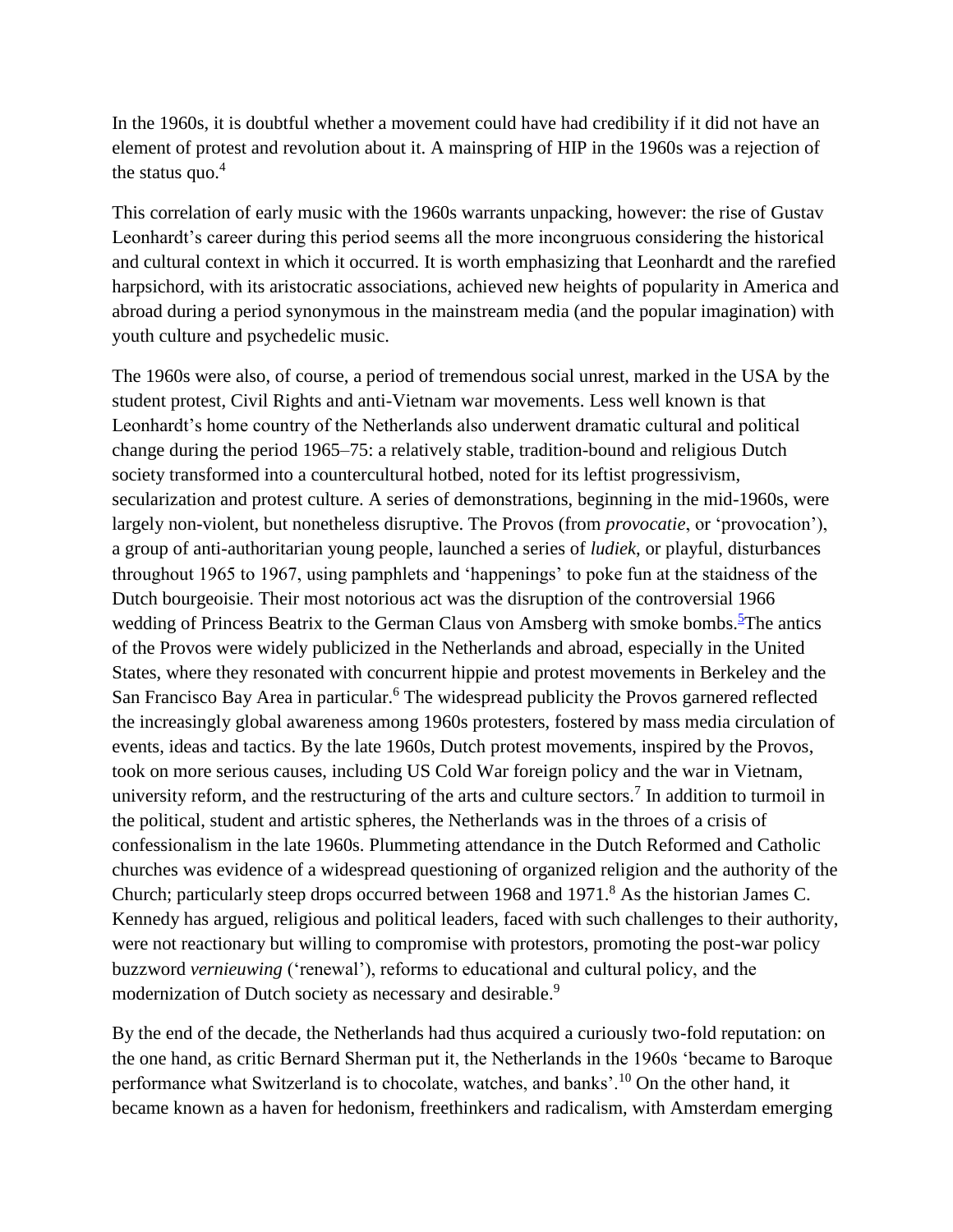as a centre of the global hippie counterculture—making it a popular attraction for American tourists in particular. $^{11}$ 

All of these, of course, were issues and events from which Leonhardt preferred to distance himself, and indeed they were far removed from the world of his central interests—that is to say the Dutch Reformed Church, music for the harpsichord and organ, 17th- and 18th-century visual arts, and historical building preservation. Nevertheless, Leonhardt's rise to prominence in the 1960s and early 70s, which occurred amidst this climate of protest, a rhetoric of renewal and social change, and discourses of technology and scientific progress, is not coincidental. Leonhardt's success during this period can be understood not only in terms of his extraordinary skills as a musician, and his development of a markedly different approach to playing the harpsichord. Also fundamental to his career development was his reception in America, which was facilitated by post-war advances in the recording industry, improved possibilities for transatlantic travel and touring, and cultural diplomacy initiatives between the USA and the Netherlands. These served to reinforce Leonhardt's reputation as an expert on the harpsichord and in historical performance practice in several ways. First, concert promoters and record companies in the USA presented Leonhardt as a serious and scholarly musician, one who demonstrated a new type of virtuosity that distinguished him from his competitors. The harpsichord, with its contrapuntal clarity, and Leonhardt's more intellectual approach to playing it, attracted audiophiles, record collectors and a sophisticated university-educated audience. Second, Leonhardt successfully connected with an on-going American harpsichord revival. This New World movement, characterized by nostalgia for Old World craftsmanship, had a remarkably broad impact on American society after World War II, extending from the uppermiddle class to the hippie counterculture. Thus, Leonhardt's appeal in America crossed boundaries of generation and class, and bridged old and new technological mediums.

### **Historical fidelity, high fidelity**

Leonhardt's interest in breaking into the American classical music scene appears to have developed at the very beginning of his career. In the early 1950s, Leonhardt was a young harpsichordist living and working in Vienna, having recently graduated from the Basel Schola Cantorum. In a February 1951 letter to his friend Christopher Schmidt, Leonhardt writes

I met the famous American composer Samuel Barber, who is very interested in the *Kunst der Fuge* and who asked me to play it for him. Result: he will tell the Westminster Recording Company in New York that they should allow me to record it, which will instantly make me famous in America and [that] will result in a lot of concert engagements. There's always something to hope for (naturally one hopes too much).<sup>12</sup>

If scholarship on Samuel Barber does not corroborate this story, it does document that Barber was on a European tour in the first months of 1951, and it is certainly plausible that he would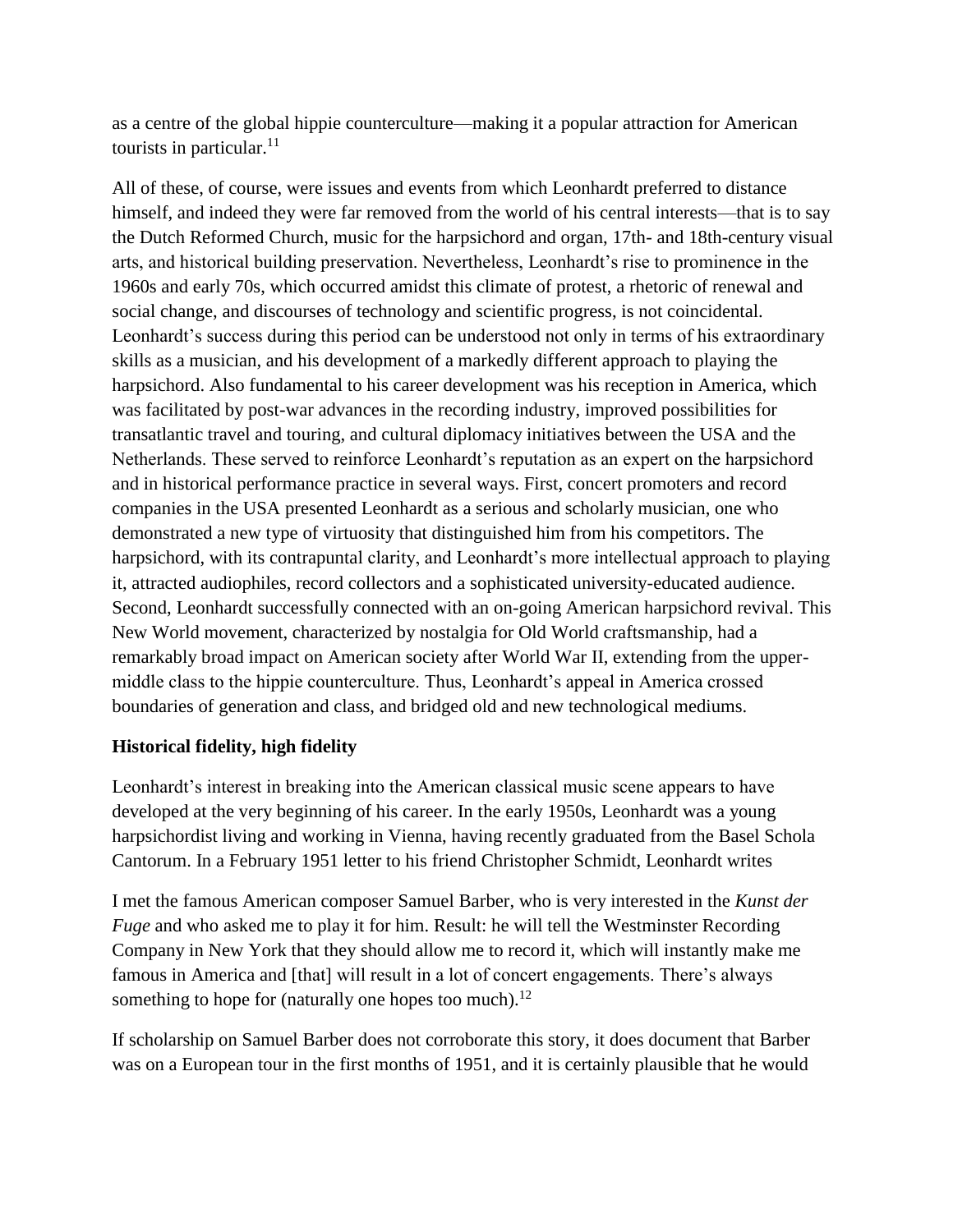have had occasion to meet Leonhardt. Barber's lifelong interest in Bach's keyboard music is demonstrated in his own Piano Sonata (1949), which includes a complex fugal finale.<sup>13</sup>

In any event, Leonhardt's recording breakthrough came not with Westminster Records but rather with Vanguard, another small American label associated—as its name suggests—with unconventional repertory and artists. Leonhardt described his encounter with Vanguard in a 2008 interview with me:

In Vienna, from '50 on, American companies flocked there because it was *so* cheap. The dollar was a miracle—so high, and Vienna was—for a farthing, you could get a whole orchestra. So all the companies were there, and the American directors of the companies. And I just began [by] chance. I met one of them, who was interested in early music, that was Vanguard/Bach Guild … that was a subdivision of it. And Mr Solomon was the boss, and he [was] very friendly, and well I made many records for him.<sup>14</sup>

'Mr Solomon' was Seymour Solomon, who had developed a taste for early music through his musicological training at New York University. A former music critic and radio host, he cofounded the Bach Guild/Vanguard Record Company with his brother Maynard in 1950. That year was, of course, a 'Bach Year', commemorating the bicentennial of Bach's death; the Solomons' first three recordings were of Bach cantatas, which made this then little-known repertory available on disc for the first time. As Seymour Solomon remarked in a 1995 interview, the early 1950s were a particularly exciting period for recording companies, as new technological advances such as magnetic tape recorders and the long-playing record facilitated editing and made recording equipment more portable. He noted, 'We recorded the entire range of music from the Middle Ages, through the Baroque, in a time when you could do that and make the first recording of every piece, or close to the first recording of every piece'.<sup>15</sup> Later, Vanguard Records became better known for their courageous recording of blacklisted artists during the McCarthy era, including the Weavers and Paul Robeson, and in the 1960s for recording leaders of the folk music revival, such as Joan Baez, Odetta, Buffy Sainte-Marie and Country Joe and the Fish. It is ironic that the Solomons' leftist political leanings and more populist ventures contrasted strongly with Leonhardt's own distaste for the mixing of music and politics.

Leonhardt's bold recording debut in 1953 was Bach's *Art of Fugue*,BWV1080, the first harpsichord version to appear on disc (illus.1). The recording complemented his 1952 book, in which Leonhardt argued that the harpsichord was Bach's intended choice of instrument for this work.<sup>16</sup> This record was followed shortly thereafter with Bach's *Goldberg Variations*, BWV988, also issued that same year.<sup>17</sup> Such an ambitious choice of serious repertory seems to have attracted attention from the press, although the reviews in the USA were mixed.<sup>18</sup> The *American Record Guide* found the idea of recording the *Art of Fugue* on a harpsichord interesting, but found Leonhardt's playing 'leaden at many moments where it should soar; it lacks delicacy in a number of places'.<sup>19</sup> The *New York Times* likewise found Leonhardt's playing to consist of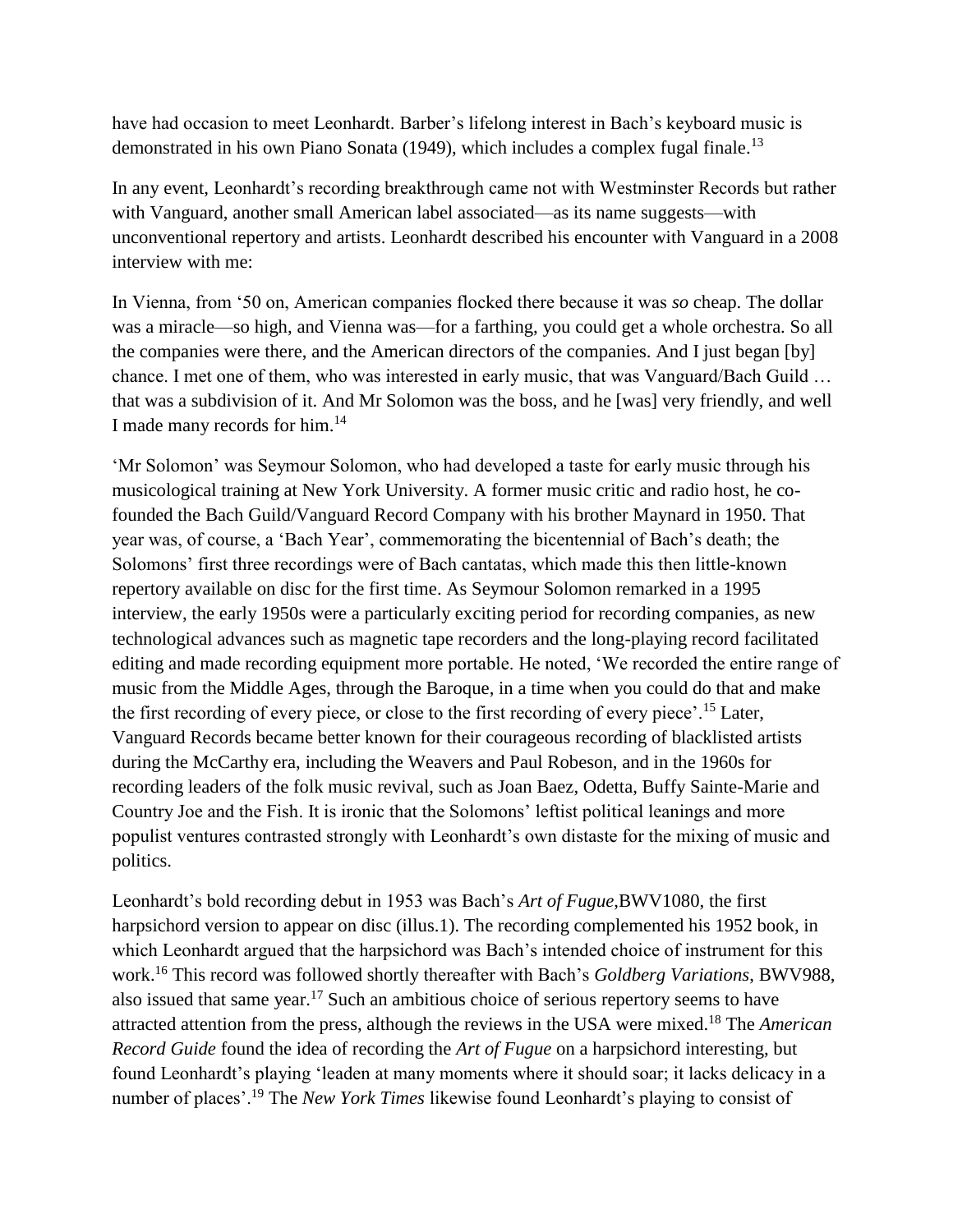'notes, nothing more'.<sup>20</sup> *Billboard Magazine*, reviewing the *Goldberg Variations*recording, praised Leonhardt as 'a master of harpsichord technique and Baroque style and ornamentation', yet demurred, concluding that, '[co]mmercially … this LP will suffer from competitive versions already available by Landowska and Kirkpatrick'.<sup>21</sup> Relatively simple record jackets and advertisements suggest that Vanguard did not heavily promote these records.



## **1** Leonhardt's 1953 Vienna *Art of Fugue*, reissued by Artemis in 2006

Leonhardt's early recordings nevertheless had a powerful impact on the direction of his career. They were heard by some of his first American students, including Alan Curtis (illus.2), Jim Weaver and John Koster, who were suitably impressed. Curtis, then a graduate student at the University of Illinois, recalled in an interview with me that



**2** The 1989 Teldec reissue of Bach's solo and multiple harpsichord concertos, played by Gustav Leonhardt and the Leonhardt Consort, with Anneke Uittenbosch, Eduard Müller, Alan Curtis and Janny van Wering (harpsichords)

[Illinois Collegium director] George Hunter had given me a recording of Alfred Deller and everyone was just ga-ga about the countertenor voice but I thought, not only is it a great countertenor voice, and a great musician, but this accompanist is fantastic. And I didn't even know what to call it, but I now call it articulation at the harpsichord. Nobody had done that—you know, the idea of doing [sings] tada' *ta*, to give an accent, tada' *ta*. That was new to the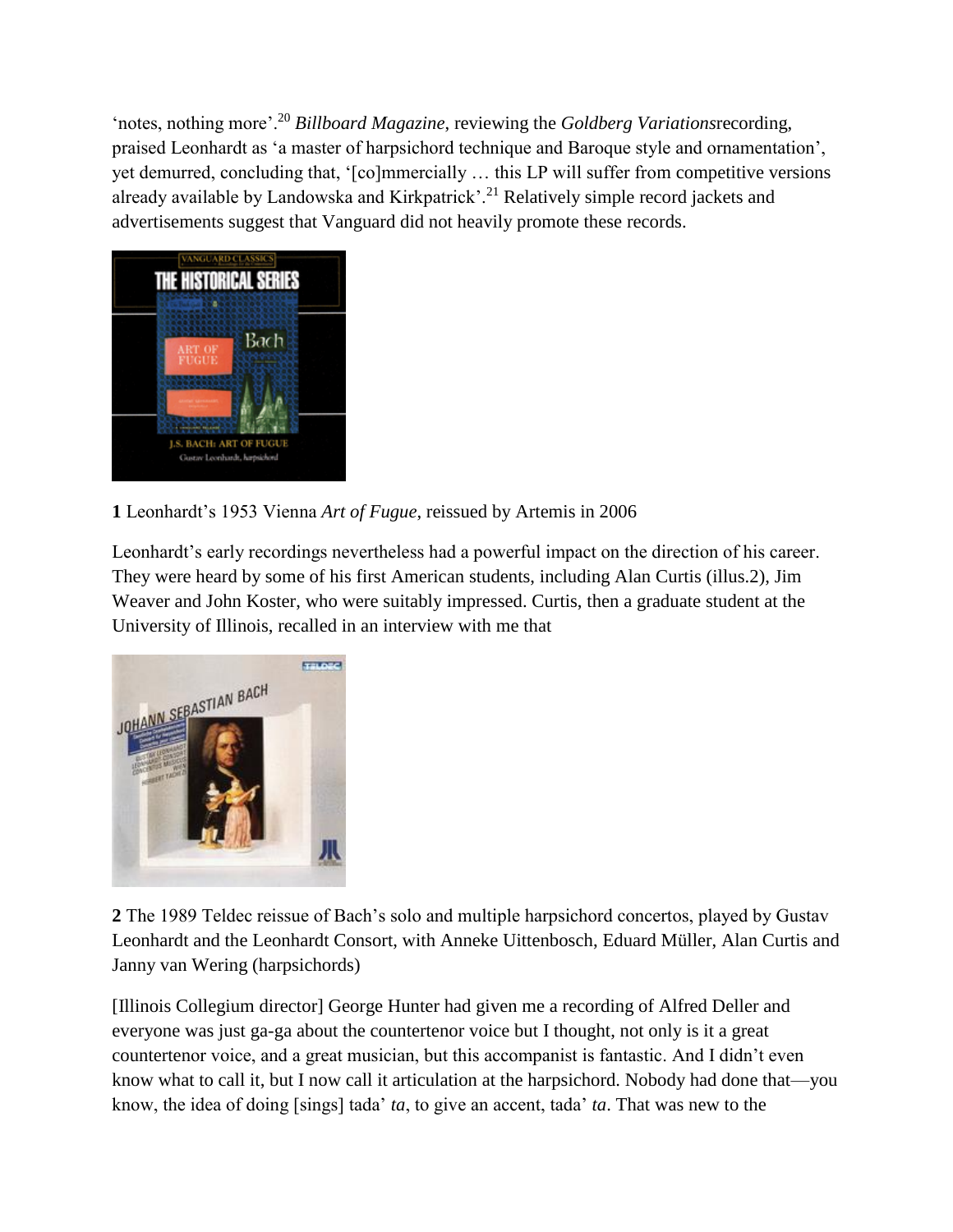keyboard. And I heard that in his playing and in addition to the Deller I remember Sterling Jones, the viola da gamba player, who ended up in Tom Binkley's group, Studio der Frühen Musik, he gave me his recording of the *Goldberg Variations* played by Leonhardt because he didn't like it! <laughs> He preferred Landowska! And I *didn't*. I preferred Leonhardt, even though it was on a clunky old Neupert harpsichord and recorded in Vienna when he was I think just out of school, he was like 21 or something. But I liked it very much.<sup>22</sup>

In 1957, Curtis and Weaver became the first in a series of Americans to travel to the Netherlands to study with the largely unknown Leonhardt, who had recently returned from Vienna to teach at the Amsterdam Conservatorium. These records also greatly impressed the French film directors Jean-Marie Straub and Danièle Huillet, who—while non-musicians—likewise heard something in Leonhardt's playing that differed from other Bach interpreters. This prompted them to seek Leonhardt to play the starring role in their 1968 film *The Chronicle of Anna Magdalena Bach*. <sup>23</sup> The producer Wolf Erichson also discovered Leonhardt upon listening to another early recording he made for the Dutch company CRN Rood, a sister firm of Telefunken.<sup>24</sup> Leonhardt would subsequently record nearly exclusively with Erichson for the next 17 years on the Das Alte Werk label, a partnership culminating in the landmark Bach cantata series, the first on period instruments, with Nikolaus Harnoncourt. Such examples illustrate the pivotal importance of recordings in circulating new ideas about historical performance to a wider audience.

Upon his return to the Netherlands, Leonhardt undertook a busy teaching, performing and recording schedule.<sup>25</sup> In addition to solo recitals, he performed frequent chamber music programmes, particularly with Quadro Amsterdam (Jaap Schroeder, violin; Frans Brüggen, flute and recorder; Anner Bylsma, cello), which played Baroque repertory on modern instruments between 1960 and 1968. With the Leonhardt Consort, he began pioneering work on then littleknown 17th-century repertory, using meantone tunings and string players with gut strings and Baroque bows.<sup>26</sup> As a soloist and with these ensembles, he made frequent radio and television appearances that further solidified his reputation in his home country.

It was Leonhardt's turn towards more historically orientated harpsichord models, however, that spurred major developments in his playing style. Dissatisfied with the modernized harpsichords available in the 1950s, Leonhardt sought alternatives, but found few. He ordered a new instrument for the Amsterdam Conservatorium upon assuming the professorship there: a Graebner copy from the Rück workshop in Nuremberg, one of the first European historically orientated builders.<sup>27</sup> In 1956, recorder player Kees Otten introduced Leonhardt to Martin Skowroneck, another pioneering builder using historical principles, thus beginning a longstanding collaboration between them.<sup>28</sup>

Meanwhile, across the Atlantic, the Boston area had become an epicentre of historical harpsichord building after World War II, through the work of Frank Hubbard and William Dowd.<sup>29</sup> Leonhardt made frequent visits to Hubbard and Dowd's workshops during his American travels, a relationship that would prove symbiotic: his endorsement of their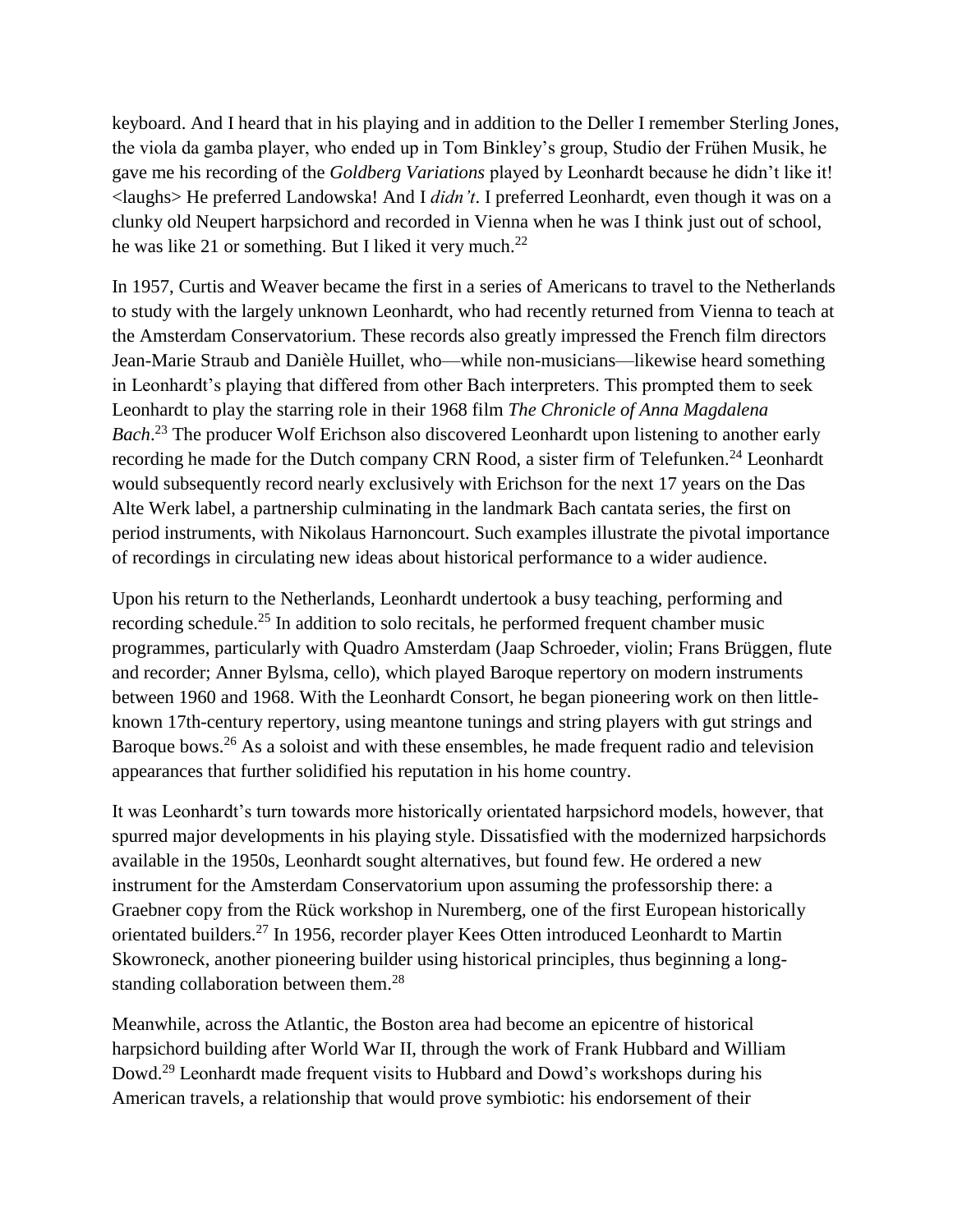harpsichords carried great weight, while they, in turn, helped Leonhardt to connect with American harpsichord enthusiasts.<sup>30</sup> Several of Leonhardt's future students had contact with the Dowd workshop while undergraduates at Harvard, including Peter Wolf, who worked there as an apprentice for two summers as a college student (eventually building his own harpsichord), and Lisa Goode Crawford, who (like Wolf) used the workshop space to practice.<sup>31</sup> Wolf and Goode Crawford brought their Dowd instruments with them upon travelling to the Netherlands in 1965, which Leonhardt had Martin Skowroneck examine closely.

Skowroneck, consolidating his knowledge and wishing to spread it to other builders, published a landmark essay on historical harpsichord-building in 1968. Remarkably, this appeared in the German audiophile magazine *Hifi-Stereophonie*, part of its series of features on historical instruments that year.<sup>32</sup> Skowroneck's article, and other features on early flutes and violas da gamba, were published amidst record reviews and glossy ads for stereo equipment (often featuring beautiful women), 'old instruments' curiously juxtaposed with 'high-fidelity' equipment like stereos and amplifiers. This suggests that audiophiles were a particularly enthusiastic audience for historical instruments, likely because their timbres and thinner textures effectively showcased high-quality stereo equipment. A *New York Times* record reviewer noted as much, remarking that 'Dealers across the country discovered some years ago that one of the most effective demonstrators of superior play-back equipment was the latest super-hi-fi disk of Scarlatti's harpsichord sonatas'.<sup>33</sup>



**3** Telefunken's 1967 Das Alte Werk recording of music played on original Dutch, Italian, German and English harpsichords

This affinity between record collectors, high-fidelity enthusiasts and period-instrument devotees was not lost on record companies. By the mid-1960s, Telefunken's Das Alte Werk marketing campaign heavily promoted Leonhardt's alliance with historical harpsichord-builders and with antique instruments.<sup>34</sup> Particularly ground-breaking was the 1967*Music for the Harpsichord Played on Old Instruments*, which featured recordings on original Dutch, Italian, German and English harpsichords.<sup>35</sup> Remarkably, the album cover features the instrument—and a 17thcentury painting ('A Young Woman playing a Harpsichord to a Young Man', by Jan Steen)—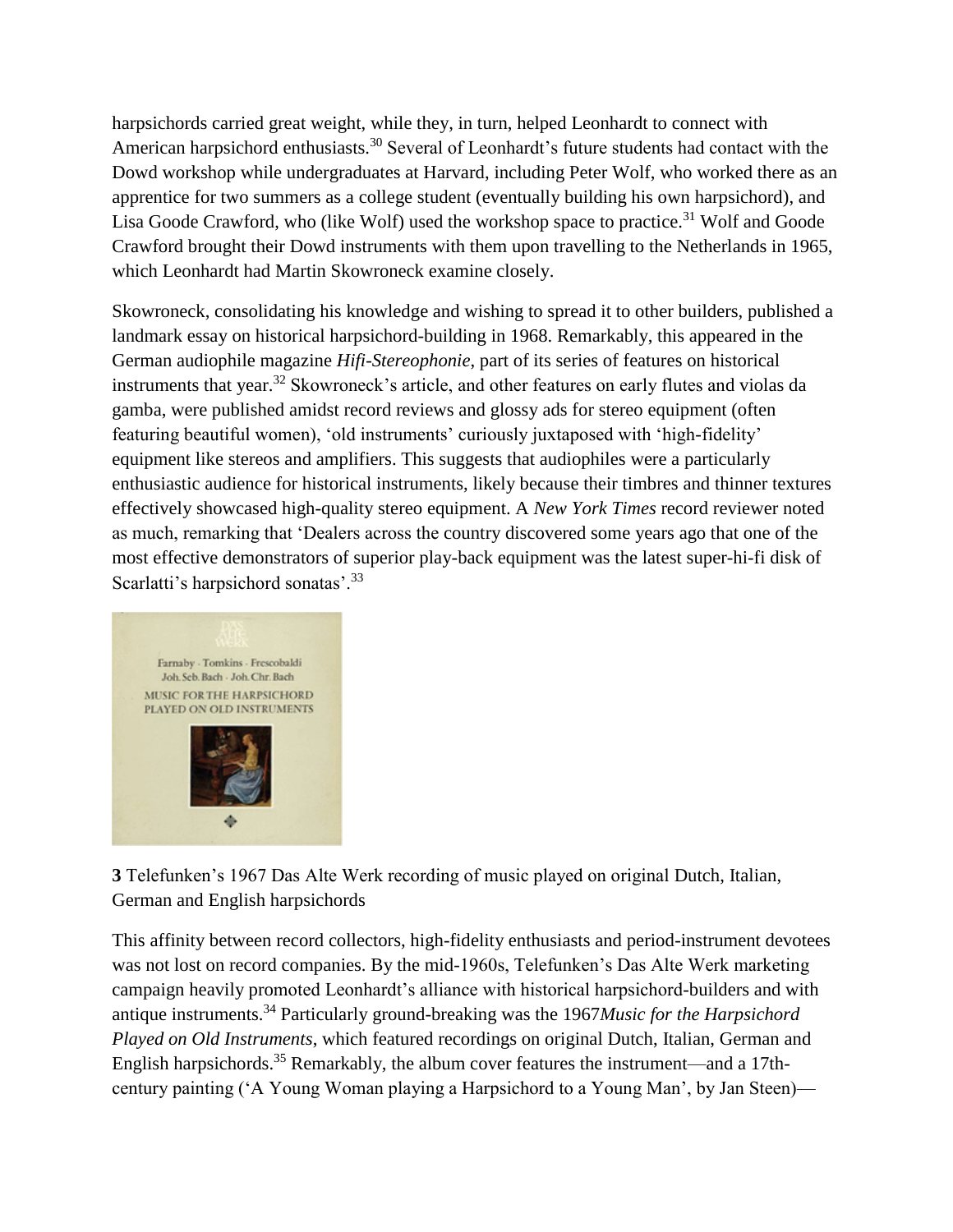prominently, not Leonhardt himself (illus.3). Unlike other contemporary harpsichordists such as Igor Kipnis, Rafael Puyana or Ralph Kirkpatrick—and in marked contrast to his colleague Frans Brüggen, another heavily promoted Telefunken artist—Leonhardt himself only rarely appeared on record covers.<sup>36</sup> Instead, Telefunken differentiated Leonhardt's albums from competing harpsichordists by using the unique sound of antique instruments, and unusual repertory choices (Sweelinck, Froberger, Frescobaldi) as marks of distinction.

As Leonhardt transitioned to performing on historical harpsichords or more faithful copies in the 1960s, his approach to articulation at the instrument noticeably evolved; this is particularly audible in comparing his three recordings of the *Goldberg Variations*, made in 1953 (Ammer), 1965 (Skowroneck, Dulcken copy (illus.4)) and 1978 (Dowd, Blanchet copy).  $\frac{37}{12}$  $\frac{37}{12}$  $\frac{37}{12}$ Leonhardt's unique approach to making the harpsichord expressive through articulation was frequently cited by his former students as a fundamental aspect of his teaching and playing. As Lenora McCroskey, who studied with Leonhardt during the 1968–9 academic year, put it:



**4** Leonhardt's 1965 recording of Bach's *Goldberg Variations*, reissued as part of the 21-CD Gustav Leonhardt Edition by Das Alte Werk in 2008

Leonhardt taught me primarily by example. I would play my piece of the week—seldom repeating from one week to the next—and he would usually say 'good', and then sit at the harpsichord and play it, explaining as he went along what more I could do. He made marks in the music for various articulations and expressions—dots and wavy lines were most prominent. I still use the same marks.<sup>38</sup>

Anthony Newcomb, who studied with Leonhardt from 1962–3, concurred, noting that: 'What I remember vividly, of course, is that what he taught me was how to make this music speak and that means articulation and timing', using markings in the music to emphasize breathing and silence as a way of making dynamics and variegated phrasing at the harpsichord. Leonhardt also applied similar techniques in teaching the organ, using the ornamented preludes from Bach's *Orgel-Buchlein* and Leipzig chorales to help his students learn 'to make them breathe, to make them work like a singer'.<sup>39</sup>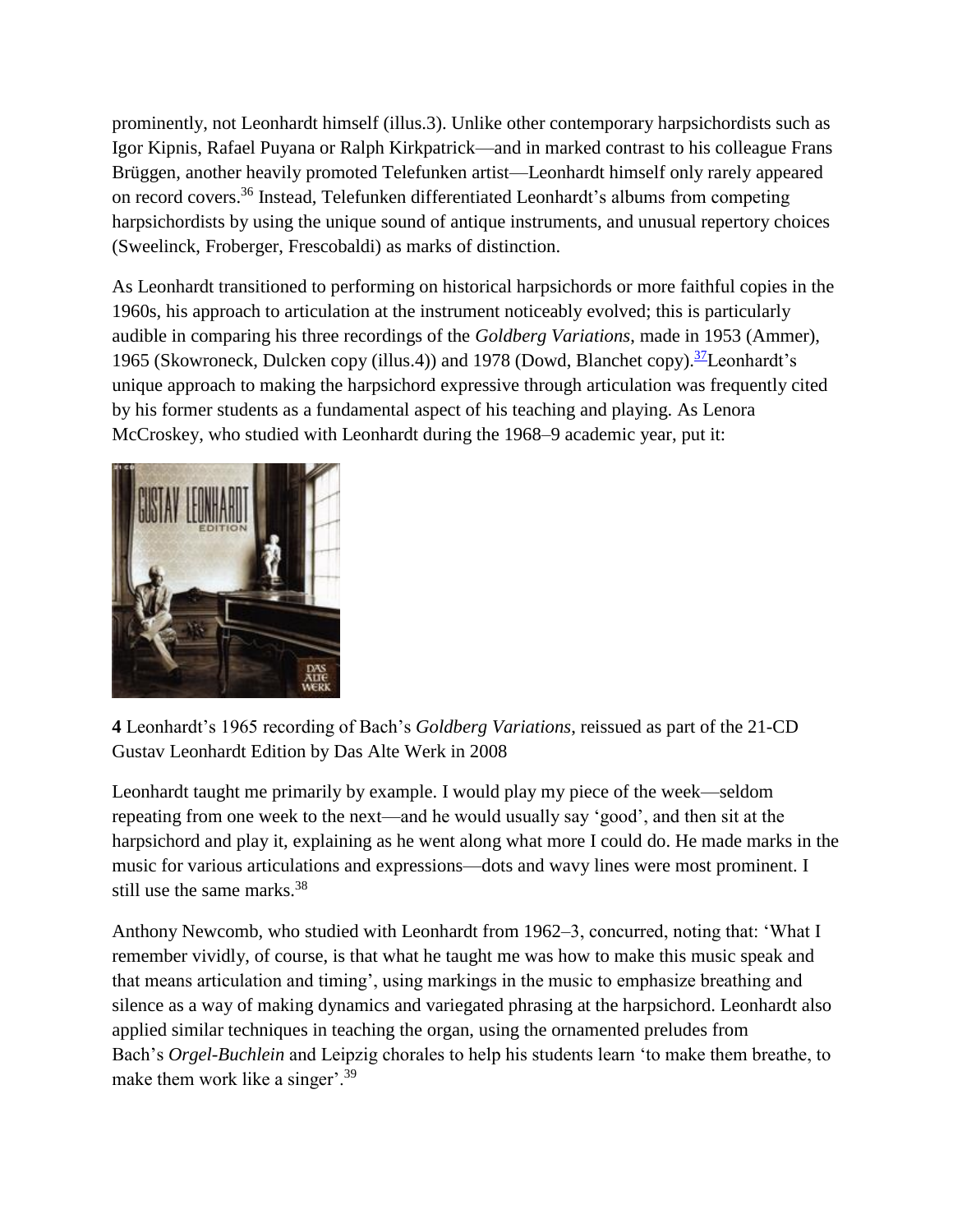#### **HIP harpsichords: between cultural diplomacy and counterculture**

If recordings were Leonhardt's initial point of contact with American audiences, his reputation was further strengthened in the 1960s through his frequent touring in the USA, building on his growing network of former students, his university contacts and his connections to the harpsichord-building community. In perusing newspaper reviews and concert listings in major newspapers such as the *Boston Globe* and *New York Times*, one obtains an impression of Leonhardt's demanding schedule of touring, lecturing and teaching. In summer 1960, his first American tour, Leonhardt's travels took him to Boston, where he gave masterclasses at the New England Conservatory that June, a recital at Brandeis University in July, and an organ recital at Harvard in August; and to New York City, where he gave a series of lecture-recitals on Baroque performance practice at Union Theological Seminary in July and August. As Alan Curtis recollected, he visited the University of California at Berkeley campus in 1961 or 1962, where Curtis had joined the Music Department, staying for a longer period in October 1964 for a Froberger festival, and then returning nearly every year thereafter.<sup>40</sup> In 1964, he also played recitals and taught masterclasses at Skidmore College in August, Boston University in October, and visited Cornell University in November, where he gave a recital with Frans Brüggen. In May 1966, he gave his New York City recital debut at Hunter College.<sup>41</sup> Leonhardt returned to the USA on a concert tour in 1968, taking advantage of the publicity afforded by the recent release of Straub-Huillet's film *Chronicle of Anna Magdalena Bach*, and the 'small avalanche' of new recordings made for Telefunken and RCA. This is an exhausting—if by no means exhaustive accounting of Leonhardt's concertizing in America that decade. As Allen Hughes quipped in a 1968*New York Times* review, 'If Gustav Leonhardt is not the busiest harpsichordist in the world just now, it is not because he isn't trying'.<sup>42</sup>

Such an extensive schedule of recitals, lectures, recordings and masterclasses solidified Leonhardt's reputation in the USA as the leading harpsichordist of his generation. Particularly noteworthy about Leonhardt's engagements in the 1960s was that so many took place at some of America's most prestigious and selective colleges and universities, often facilitated through his connections with former students. HIP and the harpsichord found a particularly welcoming environment at Berkeley and Harvard. In 1960, Berkeley was, as Alan Curtis put it:

so 'with it' and so on top of things and so 'avant-garde' in all fields of music research that people there  $\ldots$  knew that Leonhardt and others in Holland were where it was all happening.<sup>43</sup>

Boston was also a logical historical performance hub, given its preponderance of colleges and universities. Martin Pearlman, who studied with Leonhardt from 1967–8, observed that Bostonarea universities have long provided historical performers with a sophisticated musical audience of students, and faculty with an intellectual bent.<sup>44</sup> Harvard had owned a harpsichord as early as 1915; thereafter, concerts of pre-1800 repertory were frequently featured in Music Departmentsponsored events. In this erudite community, the ownership of a harpsichord became a prestigious status symbol: in contrast to mass-produced, industrialized post-war consumer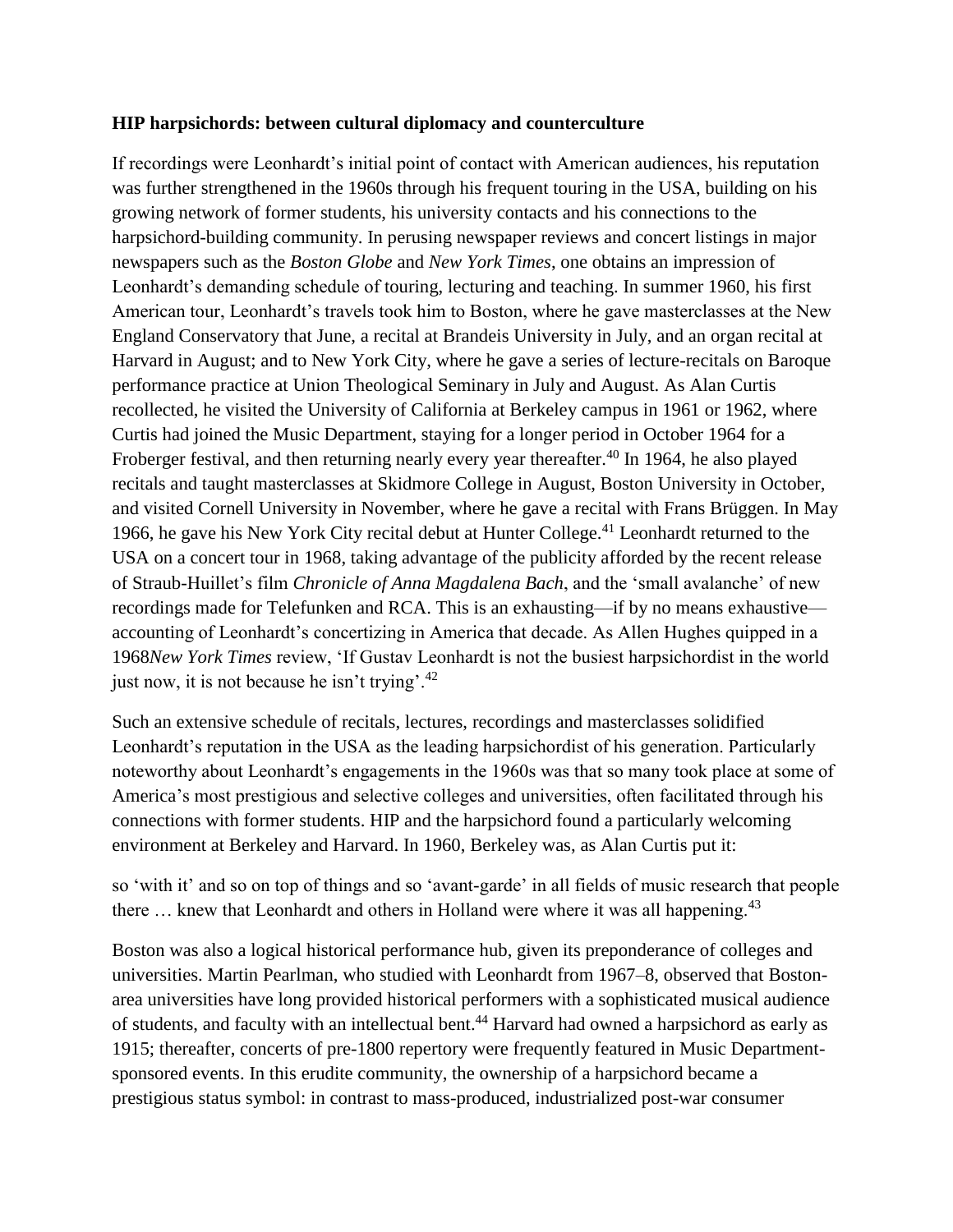products, harpsichords connoted Old World aristocracy, wholesomeness, authenticity and handmade craftsmanship. Instruments manufactured by the Dowd workshop, as Jessica Wood notes, were priced 'based on what a beginning professor at Harvard could afford, indicating the targeted demographic for custom-built historically-informed harpsichords'.<sup>45</sup>

Leonhardt thus found an especially receptive audience in Boston, and favourable reviews of his recordings and concerts appeared frequently in the *Boston Globe* from the mid-1950s on. In the Fall 1969 semester, Leonhardt was invited to teach at Harvard as the Horatio Appleton Lamb Lecturer, where his former student, Anthony Newcomb, had joined the Music Department faculty the previous year.<sup>46</sup> That semester, Leonhardt presented two public recitals and taught a course on Bach's *Art of Fugue*, attended, among others, by Lisa Goode Crawford (who commuted from Philadelphia to hear his lectures), and John Koster, then a Harvard undergraduate. Leonhardt was also frequently away on the weekends playing concerts elsewhere in the USA. $47$ 

Leonhardt's engagements at academic institutions positioned him as a more serious and scholarly-orientated performer than his more flamboyant predecessor Wanda Landowska, or to most other contemporary harpsichordists working in the USA. Moreover, university performances and professional contacts also helped him to recruit students. Peter Wolf, for example, first heard Leonhardt play live at Skidmore College in 1964, while Lisa Goode Crawford likewise recalled hearing Leonhardt perform in Boston as an undergraduate at Radcliffe, and meeting him after a recital.<sup>48</sup> As they became established professional musicians in their own right, Leonhardt's former pupils formed an extensive network that effectively functioned as a referral system. Martin Pearlman, for example, studied harpsichord with the university organist while an undergraduate at Cornell, who was himself one of Leonhardt's first students.<sup>49</sup> As a Berkeley undergraduate Anthony Newcomb learned of Leonhardt through his contact with Alan Curtis. Curtis also helped to send many Berkeley students on Hertz Traveling Scholarships to the Netherlands to study with Leonhardt, Brüggen and other Dutch historical performers. These included Bruce Haynes, who studied recorder with Brüggen and performance practice with Leonhardt from 1964 to 1967 before turning to the Baroque oboe, and four violinists who later became members of Les Arts Florissants.<sup>50</sup>

It was the Fulbright program, however, that played a particularly important role in supporting the historical performance studies of many American students at Dutch conservatories. Established by Congress in 1946 through legislation introduced by Senator J. William Fulbright (Democrat, Arkansas), the Fulbright program was created to facilitate cultural exchange between Americans and people from other countries, under the administration of the Bureau of Educational and Cultural Affairs of the US Department of State. Netherlands–US fellowships were instituted in 1949, just a few years prior to Leonhardt's engagement at the Amsterdam Conservatorium. The Fulbright program soon became a veritable pipeline, providing Leonhardt with high-achieving students eager to learn about the harpsichord and its repertory. As Leonhardt himself acknowledged, 'students flocked to Amsterdam, mostly because of the Fulbright system. So I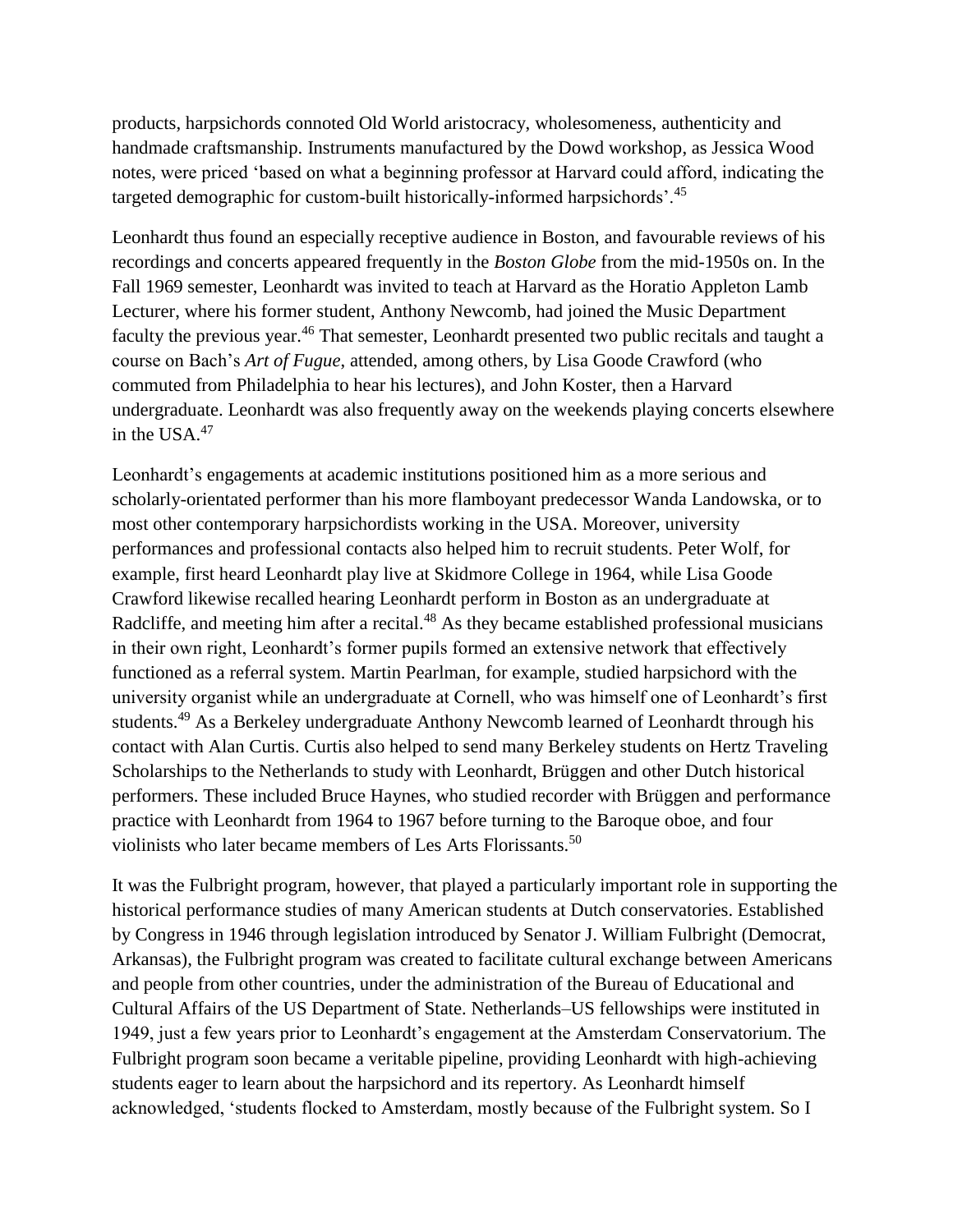had many, many, many American students, some very good ones indeed, because they were chosen already—quite well chosen on the whole.' Leonhardt also fondly recollected having met Senator Fulbright himself during one of his trips to the USA.<sup>51</sup> A comparison of a list of Fulbrighters with a list of Leonhardt's students shows that many became prominent American harpsichordists, organists and early music specialists, with the peak flow of students arriving in the 1960s (see Table 1).<sup>52</sup> Leonhardt's longtime association with the Fulbright program also further strengthened his reputation in America as a performer engaged in serious, scholarly pursuits.

| <b>Fulbright Award Year</b> | <b>Name</b>                   |
|-----------------------------|-------------------------------|
| $1955 - 6$                  | John Fesperman                |
| $1957 - 8$                  | <b>Alan Curtis</b>            |
| 1958-9                      | <b>Leonard Raver</b>          |
| 1959-60                     | Clyde Holloway                |
|                             | <b>Thomas Spacht</b>          |
| $1961 - 2$                  | Carl Fudge                    |
| $1962 - 3$                  | <b>Anthony Newcomb</b>        |
|                             | John Turnbull                 |
| 1963-4                      | <b>James Tallis</b>           |
| $1965 - 6$                  | Lisa Goode Crawford           |
|                             | Peter Wolf                    |
| $1967 - 8$                  | Martin Pearlman               |
|                             | <b>Frederick Renz</b>         |
| 1979-80                     | <b>Jillon Stoppels Dupree</b> |
| $1987 - 8$                  | Robert Zappulla               |

Table 1 Gustav Leonhardt students with Fulbright Awards, 1955–88<sup>53</sup>

The Fulbright program was initially created to promote 'international good will through the exchange of students in the fields of education, culture, and science'.<sup>54</sup> For the United States,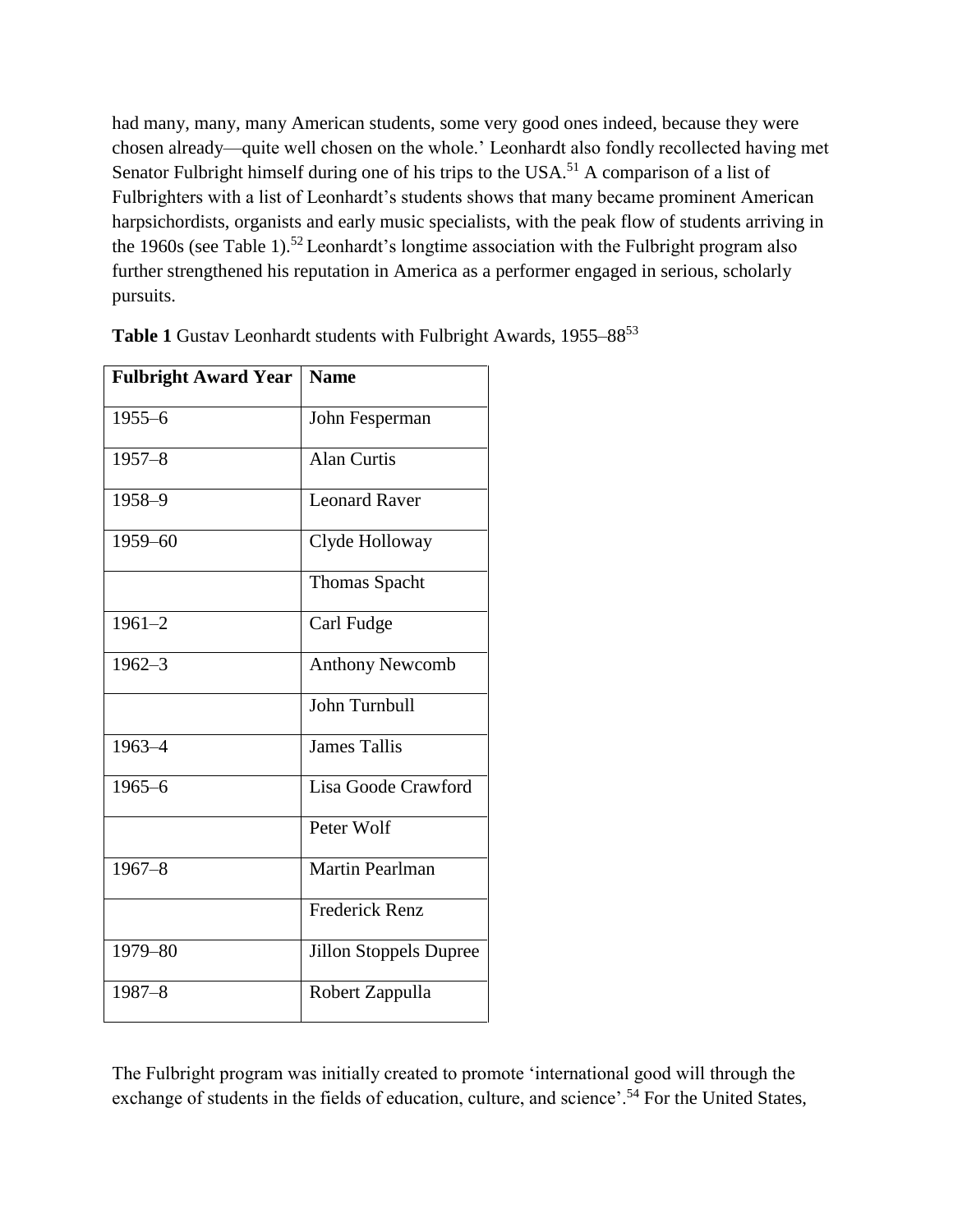fostering technological developments and spreading American culture and values are understandable in light of Cold War politics: the Fulbright program, like the Marshall Plan, complemented military and foreign policy goals while promoting a favourable image of America abroad. In this regard, the Netherlands was designated a key strategic country.<sup>55</sup> This was, however, not a unilateral relationship: while American jazz, popular musics and other cultural products were exported to the Netherlands, so too did the Dutch government promote its art and culture in the United States.<sup>56</sup> Fulbright and other cultural exchanges between the USA and the Netherlands, including the sponsorship of touring artists, reached a peak in the 1960s, becoming an important form of cultural diplomacy. As the historian James C. Kennedy remarked, cultural exchange 'would turn out to be a long-term commitment in the first decades of the Cold War, when the political and military ties of the Atlantic Alliance seemed to require parallel cultural ties'.<sup>57</sup>

But what particular interest could the Department of State (even if indirectly, via the Fulbright program) have had in funding harpsichord studies? By way of an answer, I would posit several explanations. First, state funding of artists and musicians abroad was an investment: it 'credentialized' them, lent them prestige, and, upon their return to the USA, served in turn to revitalize the American arts scene. The Fulbright program thus allowed American harpsichordists to become enculturated in European musical traditions, returning to the USA to share their knowledge and spread an authoritative 'Dutch Baroque' style of performance at home. Second, given that European classical music was an imported product to the USA, 'soft' or cultural diplomacy efforts by Americans served to demonstrate their prowess in the 'high arts', particularly to Europeans wary of the hegemony of American popular culture.<sup>58</sup> Third, the harpsichord itself, with its connotations of aristocracy, European heritage, elitism and intellectualism, corresponded fittingly with the aims of a selective and prestigious fellowship competition.

The Fulbright program thus tended to attract a particular type of harpsichord pupil to Leonhardt's studio: typically, an intelligent, middle-class, university-educated (not conservatory-trained) student, often from an Ivy League or other selective institution, one seeking an alternative career trajectory than the professions expected of them. Such demographic characteristics bear some similarities with those of apprentices drawn to the workshops of Hubbard and Dowd in the 1960s and 70s, for whom harpsichord construction represented

an ideology of 'outsider authenticity'—the authenticity of living and working outside the trajectories of technological progress, professional advancement, middle-class domesticity, and capital accumulation.<sup>59</sup>

HIP, with its more intellectual approach, likewise presented an appealing alternative to the mainstream classical music world and to its music conservatories. Goode Crawford, for example, a serious pianist in high school, chose Radcliffe (Harvard's affiliated women's college) over a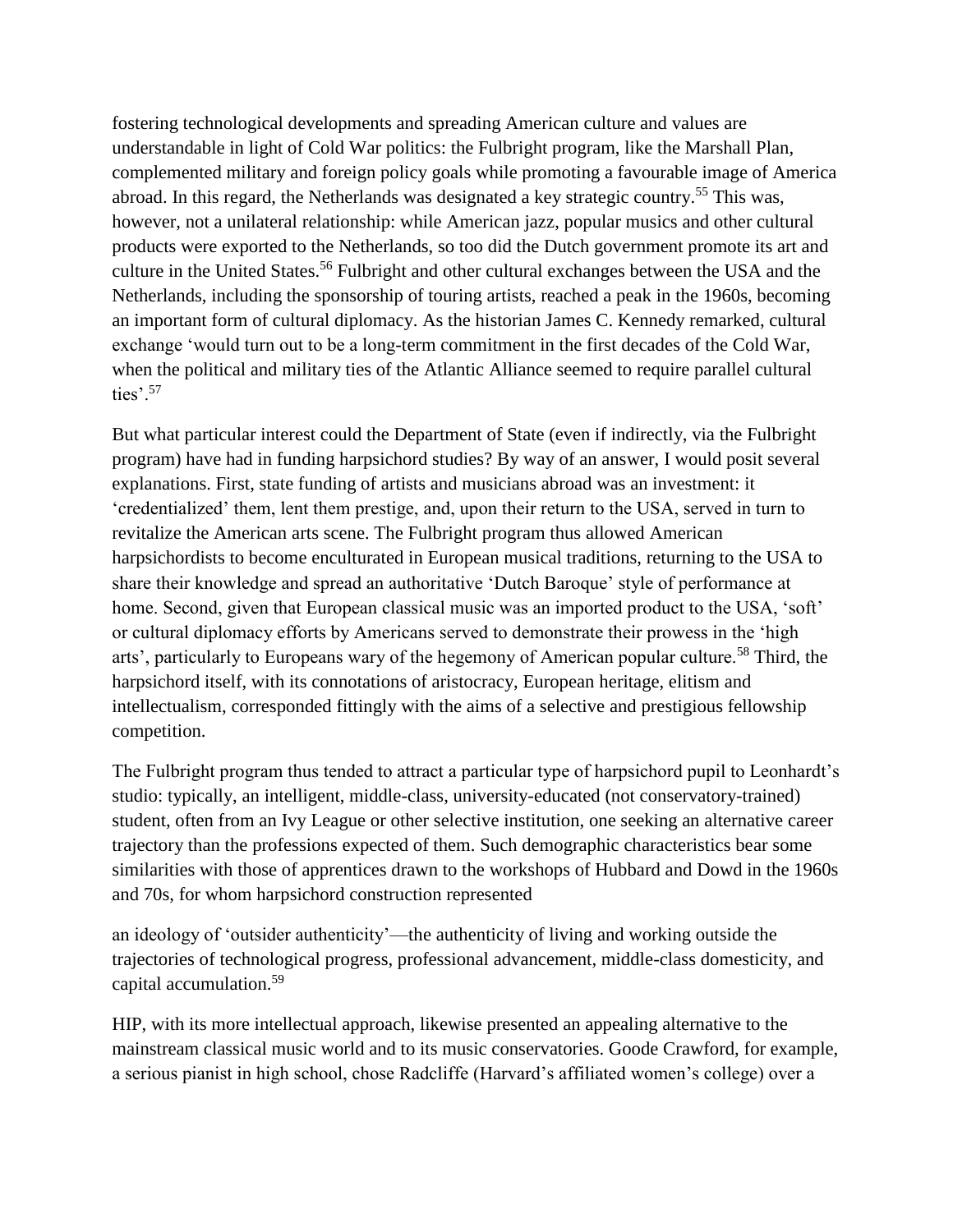traditional conservatory so she could pursue her varied intellectual interests and, ultimately, the harpsichord. As she put it:

I had gone to Interlochen [National Music Camp] for some summers in high school, and I had felt that the whole atmosphere at music camp, where there was an intense feeling of competition and where there were 'superstars', was not a place where I fitted in. I just thought, 'This is not my tribe!' But being at Harvard and being a musician, a performer, was a totally different thing, because you were giving recitals not for your peers in a studio, but for an audience of intelligent, interested, mostly non-musicians. And for me, that was a great place to perform … it was about showing them this repertoire, this instrument that they had never seen, probably, so it took the focus off me as a performer in a way, and on to 'let me show you this amazing music on this amazing instrument'.<sup>60</sup>

Similarly, Bruce Haynes began his career as a modern oboist, already obtaining professional work with the San Francisco Ballet and Opera orchestras upon graduating from high school; disenchanted, he soon quit 'when I saw what it really was like playing in that orchestra, and the atmosphere, and people very depressed and unhappy with what was going on'. He returned to education, beginning university studies at Berkeley (initially in Japanese before returning to music), ultimately finding in HIP a more satisfying outlet for his creative energies.<sup>61</sup>

During their period of study in the Netherlands, Leonhardt's American students recalled protests and disturbances to varying degrees. Peter Wolf, during his Fulbright orientation in August 1965, noticed anti-Vietnam War graffiti on a wall near the University of Leiden, heightening his awareness of American involvement in the conflict; Vietnam protests indeed occurred remarkably early in the Netherlands, as an indigenous pacifist movement critiqued the Dutch parliament's support of US intervention in south-east Asia.<sup>62</sup> HIP had an especially strong antiestablishment component for Bruce Haynes, for whom protest movements in Berkeley, the Netherlands and early music were closely linked. During his studies in Amsterdam in the mid-1960s, Haynes became very interested in the activities of the Provos, noting that, 'some of that atmosphere I still feel is in Frans Brüggen's playing and his approach to music, and I really picked up on that too'. Haynes had 'come to Amsterdam directly after the Free Speech Movement in Berkeley … I was there and I was tempted to be part of it, but I wanted to go to Amsterdam and I was afraid that if I got arrested, I wouldn't be able to leave … But I arrived in Amsterdam with that feeling.<sup>'63</sup> Goode Crawford, also studying with Leonhardt in 1965–6, found Amsterdam relatively quiet then; she had heard of the Provos but was largely unaware of their activities that year. By contrast, she was shocked by what she observed on a return visit in 1971, when Amsterdam seemed dramatically changed, and 'overrun, like going to Berkeley in '67 or '68'.<sup>64</sup> By the late 1960s it was thus not only the HIP scene that drew young people to Amsterdam. For many (particularly Americans disenchanted with the Vietnam War and US foreign policy), the Netherlands seemed to present an attractive alternative: a quasi-utopian society, one marked by its culture of tolerance, non-conformism, radicalism and free thinking,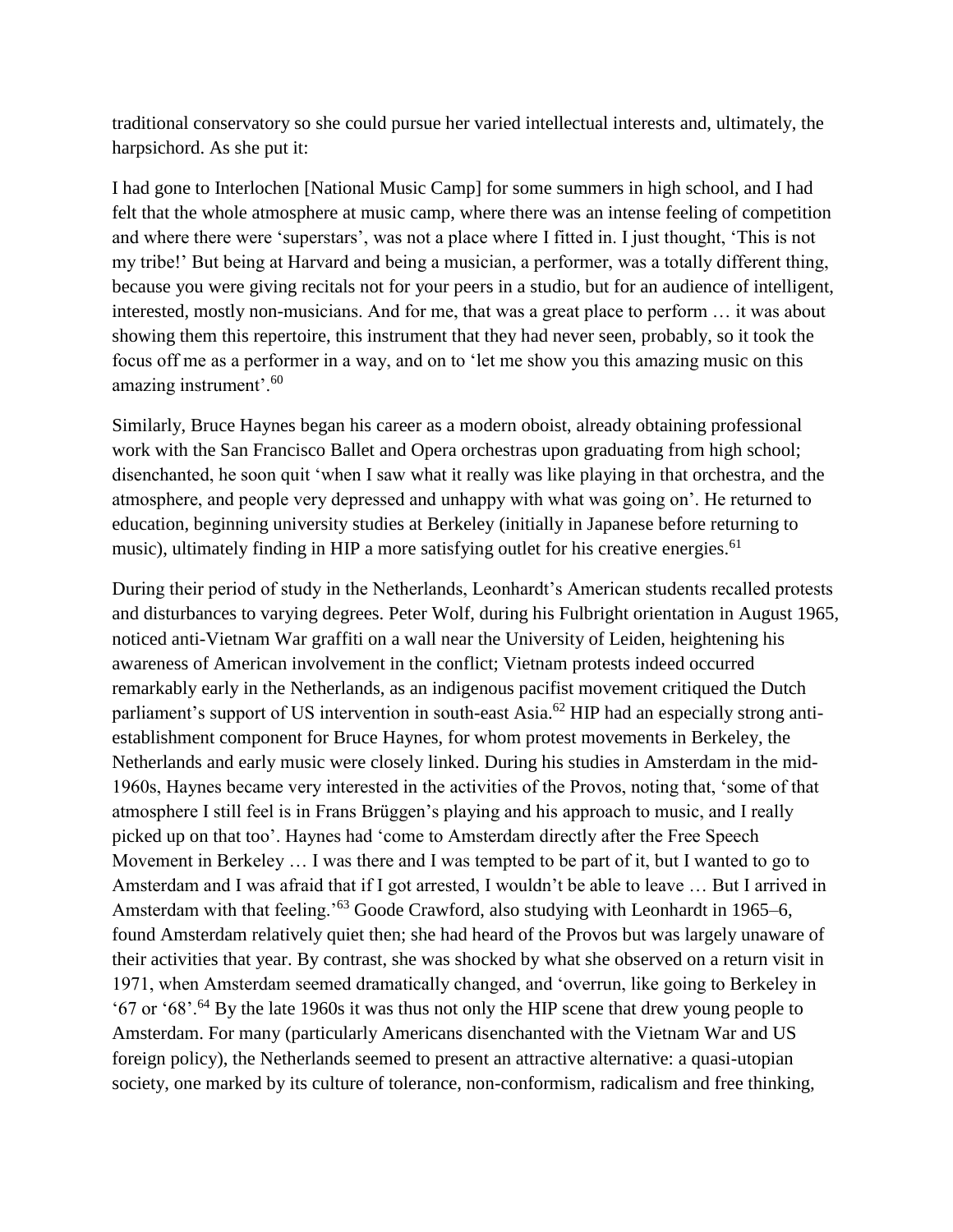and one that had much in common with American student, anti-war and Civil Rights protest cultures.<sup>65</sup>

On the latter point, Leonhardt was hardly a central or sympathetic figure, despite his frequent musical collaborations with Brüggen, Haynes and other more politically engaged musicians. <sup>66</sup> However, Leonhardt could hardly have failed to notice that his own contacts in the USA with universities and students took place at a particularly volatile time on American campuses. The University of California at Berkeley was both a centre for HIP, and for student unrest. As Alan Curtis recollected, Leonhardt was on campus teaching a Froberger workshop in October 1964, just as tensions in the Free Speech Movement were escalating. Berkeley was rocked by particularly heated protests in 1968 at the same time that Curtis was hosting a François Couperin festival celebrating the 300th anniversary of the composer's birth. This was a jarring juxtaposition: he remarked, 'Imagine in the midst of tear gas and riots and Vietnam was a Couperin concert with—for the first time ever in California—a Baroque violin and a Baroque transverse flute, and a Baroque cello!'<sup>67</sup> Even Harvard experienced a series of student strikes during Leonhardt's residency. As Koster recalled:

Things were relatively quiet in Fall 1969, but I remember one brief strike called which would have affected one of Leonhardt's classes. He remarked that politics should have no place in a university—I forbore replying that that itself was a political statement!—but in any case I justified myself going to his class since he was Dutch and had nothing to do with Washington or Vietnam.<sup>68</sup>

Leonhardt had planned a recital on 15 October in Sanders Theatre, the same day that a massive Vietnam War protest (Moratorium Day) shut down classes at university campuses across the USA, including Harvard.<sup>69</sup> Tillman Merritt, chair of the Music Department, declined to postpone the event; his report contrasts the 'sheer hoodlumism and wilful destruction' of some student protestors with Leonhardt's refined playing, interpreting the concert as 'a telling example of the effect and popularity of good music upon students'. Despite the university's shutdown the concert was well received, with 'an audience consisting predominantly of students who listened with obvious rapt attention and delight to a superb, but delicate, concert and who showed their appreciation at the end by uproarious applause'.<sup>70</sup> Revealingly, Merritt presents a narrative of Leonhardt's 'good' music soothing political tensions, serving to steer young and 'not fully formed' students in a more productive educational direction.

But what of Leonhardt's American audiences? Leonhardt himself described them in the beginning as 'small but *extremely* devoted of course. They felt a little [like] being a part of the inner circle.'<sup>71</sup> However, by the late 1960s and early 70s, audiences had mushroomed; as Goode Crawford recalled, 'in those years, when he came to the States, people drove from 200 miles away to go hear a Leonhardt concert'.<sup>72</sup> As such, critics frequently described Leonhardt as a quasi-spiritual leader of the early music revival (the *Washington Post* even referring to him as 'The Grand Guru of Baroque Music'), with the fervour of his fans and disciples amounting to a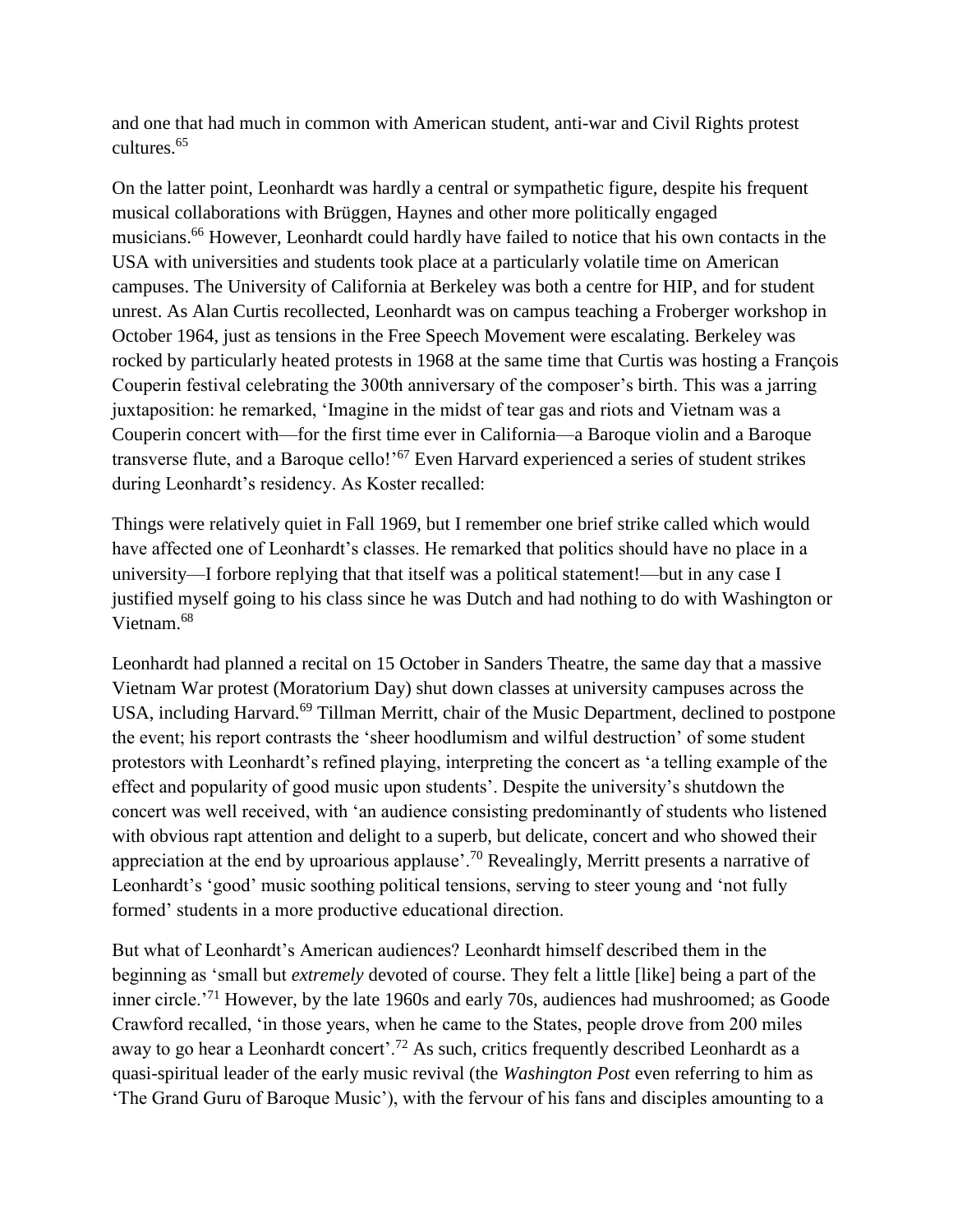'cult following', using 1960s-era language to describe the seemingly religious phenomenon of his fandom.<sup>73</sup> Paradoxically, it was Leonhardt's sober stage presence and seriousness of purpose that leant him a certain otherworldly 'coolness' factor with young people ('In tails,' wrote an awestruck Cornell student, reviewing a 1972 concert, 'Gustav Leonhardt resembles more than a little an aging Count Dracula'.<sup>74</sup>) How else to account for Leonhardt's 1973 appearance on *Het gat van Nederland*, a satirical Dutch television show, during which Leonhardt appears in a segment entitled 'living with the past' (juxtaposed with segments on leftist writer Hugo Claus, and a male prostitute at Amsterdam Central Station). Leonhardt is shown practising the harpsichord in his antique-furnished canal house on the Herengracht, his tastes, music and opinions sharply contrasting with those of the show's targeted young adult demographic.<sup>[75](http://em.oxfordjournals.org/content/42/1/23.full#fn-75)</sup>While the episode pokes fun at Leonhardt's seemingly austere lifestyle (entirely in keeping with the Provo spirit), Leonhardt's out-of-syncness with his own time also lent him a certain hipness.

As for Leonhardt himself, he eschewed any connection between HIP and the social unrest of the late 1960s.<sup>76</sup> The impact of 1960s demonstrations and disturbances, not surprisingly, was far more significant for Leonhardt's students, younger collaborators, and for his audience members than for him personally. Nonetheless, Leonhardt's serious persona, aristocratic image and selfconscious distancing from political events stand in stark contrast to popular perceptions of 'the 1960s'. His remains a voice of sobriety during a turbulent period—or, perhaps, to a younger generation, he appeared an unlikely anti-hero to those who heard in his distinctive performing style a revolt against the classical music mainstream.

#### **Footnotes**

<sup>1</sup> R. Wimbush, 'Here and there: Gustav Leonhardt', *Gramophone*(May 1972), pp.1875–81, at p.1875.

<sup>2</sup> D. Henahan, 'Leonhardt, in Tully Hall recital, offers variety at harpsichord', *New York Times* (24 April 1971), p.16.

<sup>3</sup> The concert advertisement appeared in the *Village Voice* (8 April 1971), p.38, and in the *New York Times* (18 April 1971), p.D14. The harpsichord itself, constructed in 1642 by Johannes Ruckers, belonged to Hugh Gough, the historical keyboard manufacturer, who by the early 1970s had turned his attention to sales of antique instruments and to early music concert promotion. See H. Gough, 'Harpsichord of note',*The Harpsichord*, iv/1 (April 1971), pp.4–6.

<sup>4</sup> B. Haynes, *The end of early music: a period performer's history of music for the twenty-first century* (Oxford, 2007), pp.40–1. For numerous examples of HIP's association with the 1960s in the scholarly literature, see K. Rubinoff, 'A revolution in sheep's wool stockings: early music and 1968', in *Music and Protest in 1968*, ed. B. Kutschke and B. Norton (Cambridge, 2013), pp.237–54, at pp.238–9.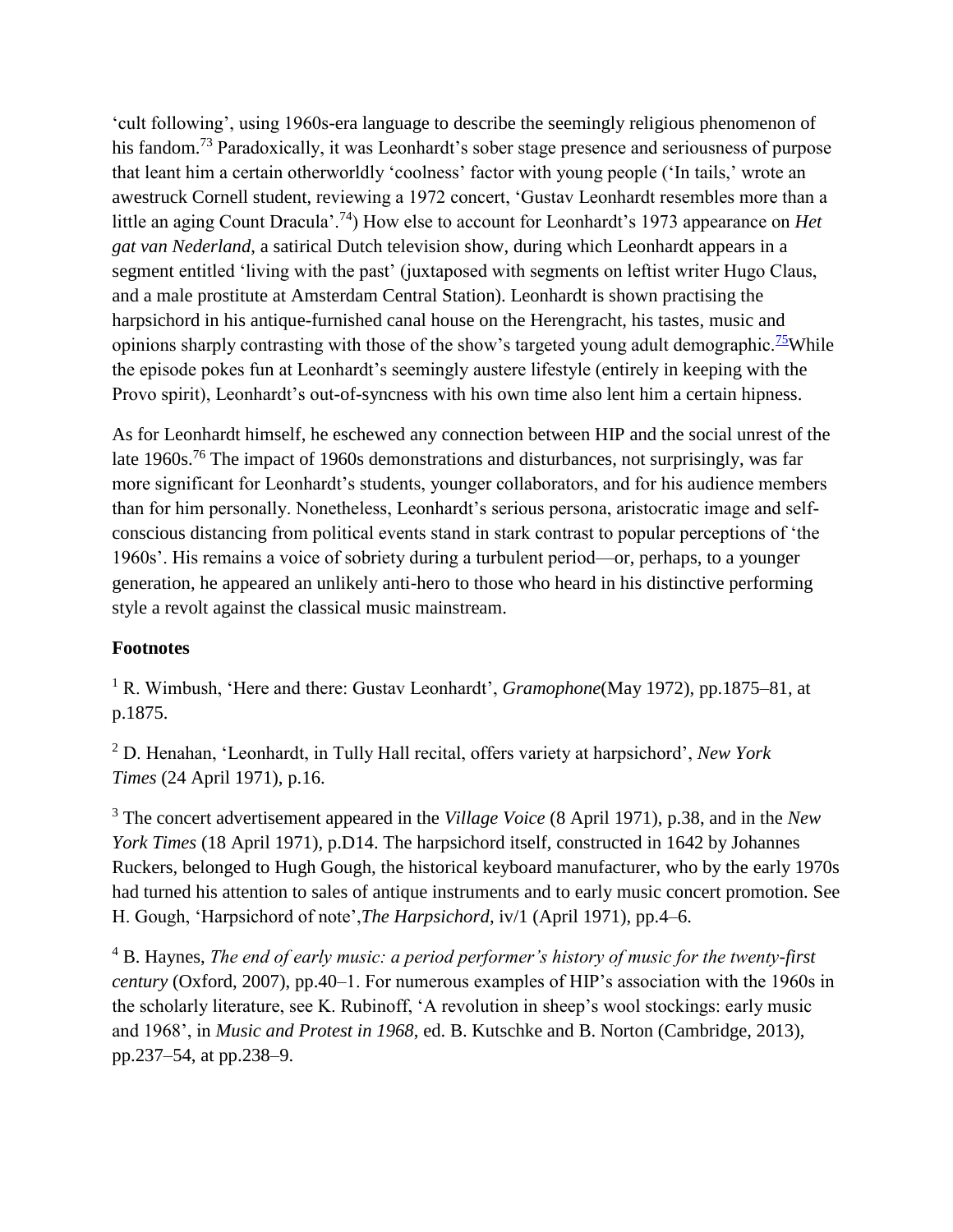<sup>5</sup> J. C. Kennedy, 'Building New Babylon: cultural change in the Netherlands during the 1960s' (PhD diss., University of Iowa, 1995), pp.238–52.

<sup>6</sup> On the Provos' international influence, see, for example, J. Lelyveld, 'Dadaists in politics', *New York Times* (2 October 1966), p.257; N. Pas, 'Mediatization of the Provos: from a local movement to a European phenomenon', in *Between Prague Spring and French May: opposition and revolt in Europe 1960–1980*, ed. M. Klimke, J. Pekelder and J. Scharloth (New York, 2011), pp.157–76. Constitution Park in Berkeley was informally renamed 'Provo Park' after the Dutch Provos. See W. J. Rorabaugh, *Berkeley at war: the 1960s* (Oxford, 1989), p.152.

<sup>7</sup> See R. van der Maar, '"Johnson War Criminal!" Vietnam War Protests in the Netherlands', in *Between Prague Spring and French May*, pp.103–15; H. Righart, *De eindeloze jaren zestig: geschiedenis van een generatieconflict* (Amsterdam, R/2006), pp.256–62; Kennedy, 'Building New Babylon', pp.318–30; K. Rubinoff, 'Cracking the Dutch early music movement: the repercussions of the 1969 *Notenkrakersactie*',*twentieth-century music*, vi/1 (2009), pp.3–22, at p.4.

<sup>8</sup> T. Rochon, *The Netherlands: negotiating sovereignty in an interdependent world* (Boulder, CO, 1999), p.79; P. Dekker and P. Ester, 'Depillarization, deconfessionalization, and deideologization: empirical trends in Dutch society 1958–1992', *Review of Religious Research*, xxxvii/4 (June 1996), pp.325–41.

<sup>9</sup> Kennedy, 'Building New Babylon', pp.11–22.

<sup>10</sup> B. Sherman, *Inside early music: conversations with performers*(Oxford, 1997), p.193.

<sup>11</sup> See, for example, Kennedy, 'Building New Babylon', pp.259–61; J. B. Farber, 'The hidden soul of Europe's hip youth capital', *New York Times* (19 March 1972), travel section, p.XX3; R. I. Jobs, 'Youth movements: travel, protest, and Europe in 1968', *American Historical Review*, cxiv/2 (April 2009), pp.376–404.

<sup>12</sup> Letter from Gustav Leonhardt to Christopher Schmidt (Vienna, 28 February 1951), quoted in Schmidt, 'Gustav Leonhardt's student years in Basel', STIMU Symposium *Much of what we do is pure hypothesis: Gustav Leonhardt and his early music*, 31 August–2 September 2012 (Utrecht, 2012), pp.9–11, at p.10.

<sup>13</sup> B. Heyman, *Samuel Barber: the composer and his music* (Oxford, 1992), pp.318–19. As a Resident at the American Academy in Rome, Barber was said to be playing through Bach's keyboard music as he worked through the compositional challenges of his own piano sonata (Heyman, *Samuel Barber*, p.299). I am grateful to John Kamitsuka for relating this aspect of Barber's biography to me.

 $14$  G. Leonhardt, interview by the author (Amsterdam, 3 July 2008).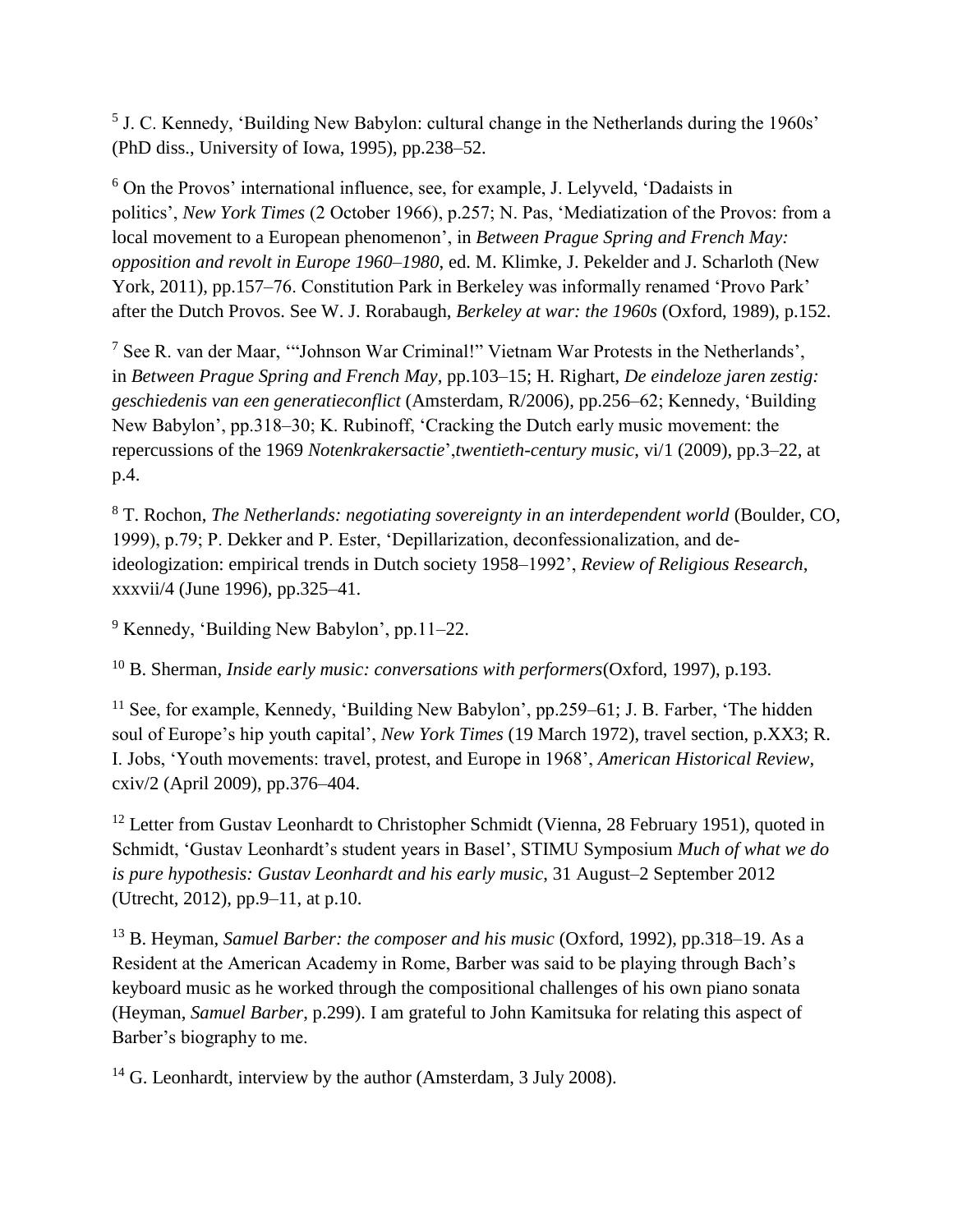<sup>15</sup> P. J. Rabinowitz, 'Twin peaks; or, Everest and Vanguard rescued: a conversation with Seymour Solomon', *Fanfare: The Magazine for Serious Record Collectors*, xviii/6 (1995), pp.52–8, at p.54.

<sup>16</sup> G. Leonhardt, *The Art of Fugue*, 33 1/3rpm disc, 2 sound discs, Bach Guild / Vanguard BG532–3 (1953); G. Leonhardt, *The Art of Fugue: Bach's last harpsichord work: an argument* (The Hague, 1952). While Leonhardt was the first to record this work on harpsichord, Peter Watchorn claims Isolde Ahlgrimm first developed the idea. See P. Watchorn, *Isolde Ahlgrimm, Vienna and the early music revival*(Aldershot, 2007), pp.80–3 and 118–20.

<sup>17</sup> G. Leonhardt, *Goldberg Variations*, 33 1/3rpm disc, Bach GuildBG536 (1953).

<sup>18</sup> Leonhardt later distanced himself from these recordings. 'Gustav Leonhardt: an interview', *English Harpsichord Magazine*, i/2 (April 1974), pp.34–5 and 63, at p.34.

<sup>19</sup> C. L. J., 'Keyboard [Review of Bach, *Art of Fugue*; Gustav Leonhardt]', *American Record Guide*, xx (August 1954), pp.411–12, at p.412.

<sup>20</sup> H. C. Schonberg, 'Records', *New York Times* (4 July 1954), p.X6.

<sup>21</sup> 'Reviews and ratings of new classical releases', *Billboard* (18 September 1954), p.23.

<sup>22</sup> A. Curtis, interview by the author (4 August 2012). Note that Leonhardt would have been 24 or 25 when this recording was made in 1953; liner notes for the CD reissue (Vanguard VBD-175) note Leonhardt played an Ammer harpsichord.

<sup>23</sup> J.-C. Biette, 'Entretien avec Jean-Marie Straub et Danièle Huillet',*Cahiers du cinéma* (November 1995), pp.46–51, at p.47. For a more detailed discussion of this film, see K. Rubinoff, 'Authenticity as a political act: Straub-Huillet's *Chronicle of Anna Magdalena Bach* and the post-war Bach revival', *Music and Politics*, v/1 (Winter 2011).

<sup>24</sup> Interview with Wolf Erichson, in T. Otto and S. Piendl, *Erst mal schön ins Horn tuten: Erinnerungen eines Schallplattenproduzenten; Gespräche mit Wolf Erichson und Nikolaus Harnoncourt, Gustav Leonhardt, Stephan Schellmann, Yaara Tal & Andreas Groethuysen und Bruno Weil* (Regensburg, 2007), p.109. Erichson states that this was a CNR Rood recording of Bach's *Goldberg Variations* from about 1960, which I have not been able to trace. However, Leonhardt did make several chamber music recordings for CNR with Frans Brüggen, Hubert Barwahser and Frans Vester during this period.

<sup>25</sup> In 'Gustav Leonhardt: an interview'  $(p.34)$ , Leonhardt notes he was engaged by the Amsterdam Conservatorium in 1953 and began commuting there from Vienna, but according to Curtis he was only just beginning to teach at the Conservatorium in 1957.

<sup>26</sup> J. van der Klis, *Oude muziek in Nederland: het verhaal van de pioniers 1900–1975* (Utrecht, 1991), pp.126–7.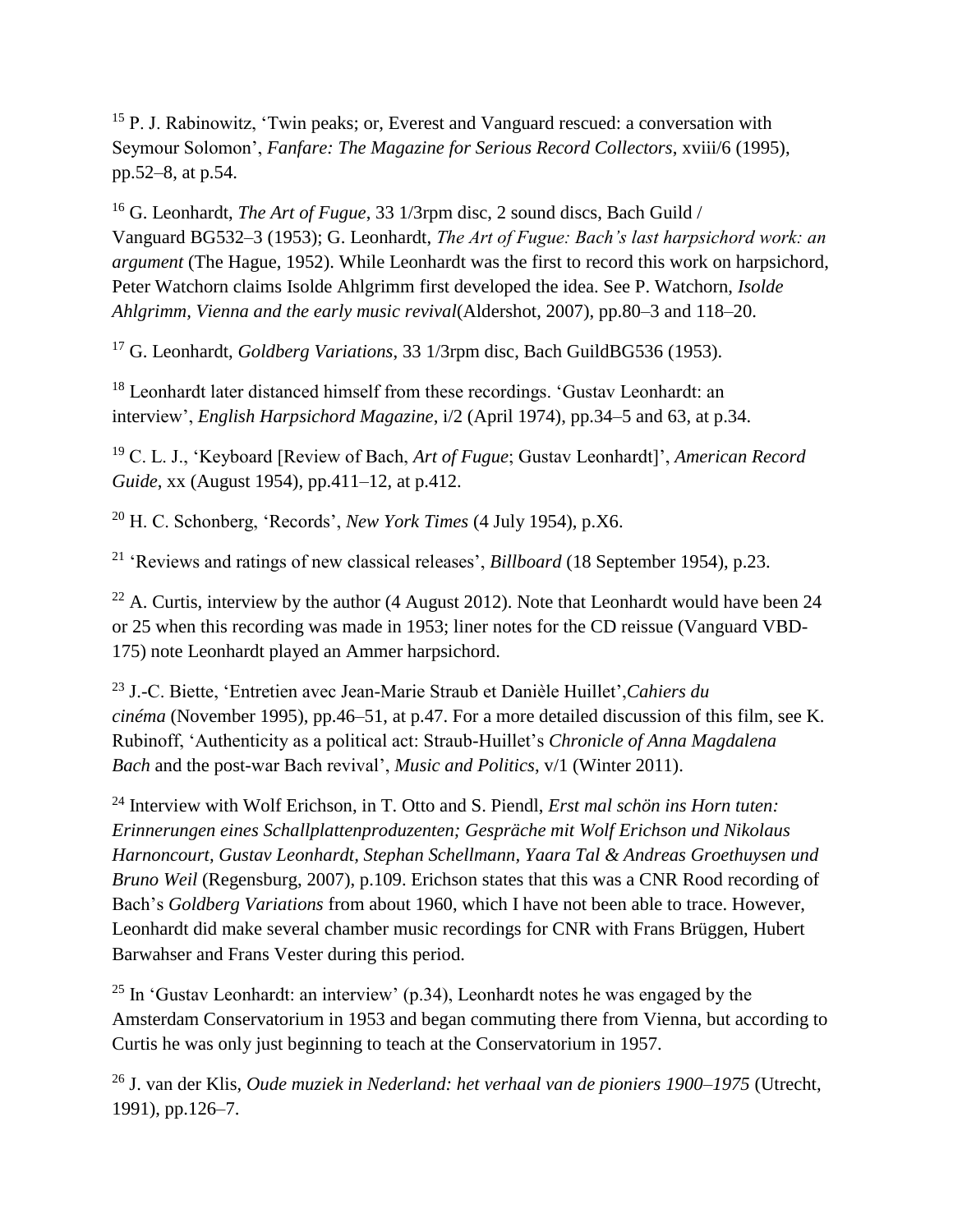$27$  A. Curtis, interview by the author. Martin Skowroneck dates the copy's manufacture to *c*.1954–5. See M. Skowroneck, *Cembalobau: Erfahrungen und Erkenntnisse aus der Werkstattpraxis / Harpsichord construction: a craftsman's workshop experience and insight*(Bergkirchen, 2003), pp.260–8, at p.264.

<sup>28</sup> Skowroneck, *Harpsichord construction*, p.263.

<sup>29</sup> L. Palmer, *Harpsichord in America: a twentieth-century revival*(Bloomington, IN, 1989), pp.137–43.

<sup>30</sup> 'Dutch master likes our harpsichords', *Boston Globe* (27 August 1964), p.23.

 $31$  P. Wolf, telephone interview by the author (1 August 2012); L. Goode Crawford, telephone interview by the author (19 July 2012).

<sup>32</sup> M. Skowroneck, 'Probleme des Cembalobaus aus historischer Sicht', *Hifi Stereophonie*, v (1968), pp.700, 781, 875; Eng. trans. by P. Howard and M. Horton in *The Diapason*, lxii/12 (1971), pp.16–17; lxiii/1(1972), pp.14–15; lxiii/2 (1972), pp.10–11.

<sup>33</sup> E. Downes, 'Records: Scarlatti: Italian master honored on his bicentennial', *New York Times* (18 August 1957), p.X8.

<sup>34</sup> Leonhardt also made several recordings on historical instruments with the Massachusettsbased independent label Cambridge Records in the 1960s and 70s, though these did not circulate as widely as those made for Telefunken.

<sup>35</sup> *Cembalomusik auf Originalinstrumenten aus den Niederlanden, Italien, Deutschland und England um 1650–1750* (*Harpsichord music on original instruments*), LP, Telefunken Das Alte Werk SAWT9512.

<sup>36</sup> On Telefunken's marketing of Brüggen, see R. Ehrlich, 'Frans Brüggen, oder: Die Vermarktung eines Star-Musikers', *Tibia*, xviii/2 (1993), pp.449–53.

<sup>37</sup> Bach Guild BG536 (1953); Telefunken SAWT9474-A (1965); Deutsche Harmonia Mundi GD77149 (1978).

<sup>38</sup> L. McCroskey, email correspondence with the author (12 July 2012).

 $39$  A. Newcomb, interview by the author (New Orleans, LA 2, November 2012).

<sup>40</sup> Curtis, interview by the author; see also L. Goldberg, 'Memories of the development of historical performance in the San Francisco Bay Area, 1960s–Present', an oral history conducted in 1996 by Mary Mead, Regional Oral History Office (The Bancroft Library, University of California, Berkeley, 1997), p.186.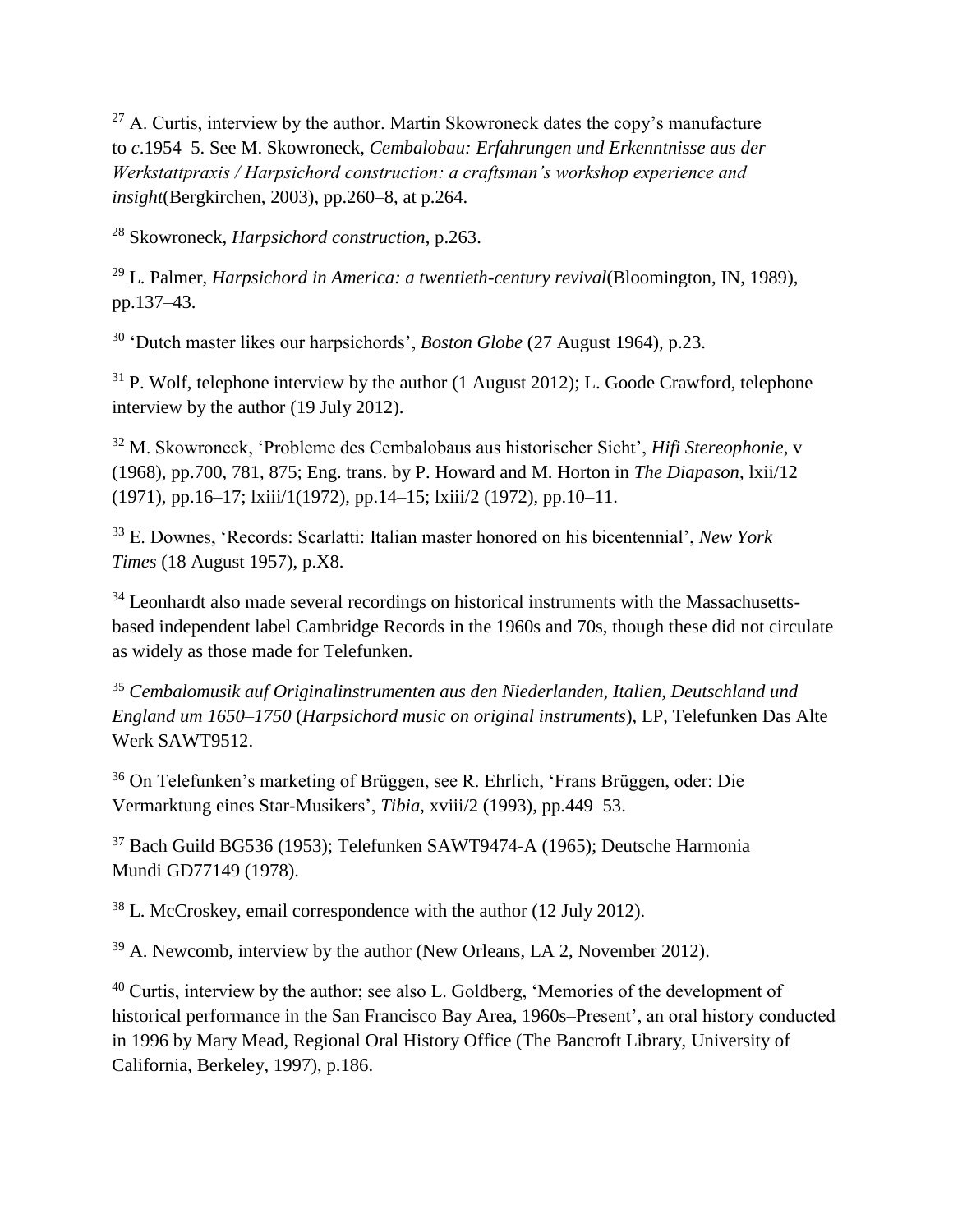<sup>41</sup> A. Hughes, 'Harpsichordist plays at Hunter: Gustav Leonhardt's debut recital closes series', *New York Times* (3 May 1966), p.53.

<sup>42</sup> A. Hughes, 'Recordings: an avalanche of Leonhardt', *New York Times* (3 November 1968), sec. Arts and Leisure, p.145.

<sup>43</sup> Curtis, interview by the author.

<sup>44</sup> M. Pearlman, telephone interview by the author (29 July 2012).

<sup>45</sup> J. Wood, 'Keys to the past: building harpsichords and feeling history in the postwar United States' (PhD diss., Duke University, 2010), p.155.

<sup>46</sup> E. Forbes, *A history of music at Harvard to 1972* (Cambridge, MA, 1988), p.166.

<sup>47</sup> J. Koster, 'Gustav Leonhardt at Harvard, Fall 1969', (July 2012), unpublished essay. I am grateful to Koster for sharing his recollections with me.

<sup>48</sup> Wolf, telephone interview by the author; Goode Crawford, telephone interview by the author.

 $49$  Pearlman, telephone interview by the author (29 July 2012). Rudolph J. Kremer, the Cornell organist, studied with Leonhardt on a Fulbright Organ Award at the Academy of Music in Vienna in 1952. See S. Wainger, 'Music maker ... organist explains varied job', *Cornell Daily Sun* (7 October 1960), p.8.

 $50$  Curtis, interview by the author; B. Haynes, interview by the author (Montreal, 13 September 2008).

<sup>51</sup> Leonhardt, interview by the author. He also noted that some of his American students in Vienna also had Fulbright awards (see n.49 above).

<sup>52</sup> Frank Hubbard acknowledged that his research on European harpsichords was also supported in part by a Fulbright grant. See F. Hubbard, *Three centuries of harpsichord building* (Cambridge, MA, 1965), p.xii.

<sup>53</sup> I am grateful to the Office of Academic Exchange Programs at the US Department of State and to Menno van Delft for providing me with data on Netherlands Fulbrighters and Leonhardt's students respectively. Note that there was a steep decline in the overall number of Fulbright awards after 1969 due to Congressional budget cuts precipitated by the Vietnam War, government agency restructuring, and controversies over cost-sharing with foreign countries. See R. Arndt, 'Questioning the Fulbright experience', *The Fulbright experience, 1946–1986: encounters and transformations*, ed. A. P. Dudden and R. R. Dynes (New Brunswick, NJ, 1987), pp.13–32, at pp.31–2 (and the introduction to this same volume, p.4); R. T. Arndt, *The first resort of kings: American cultural diplomacy in the twentieth century* (Dulles, VA, 2005), pp.429–36.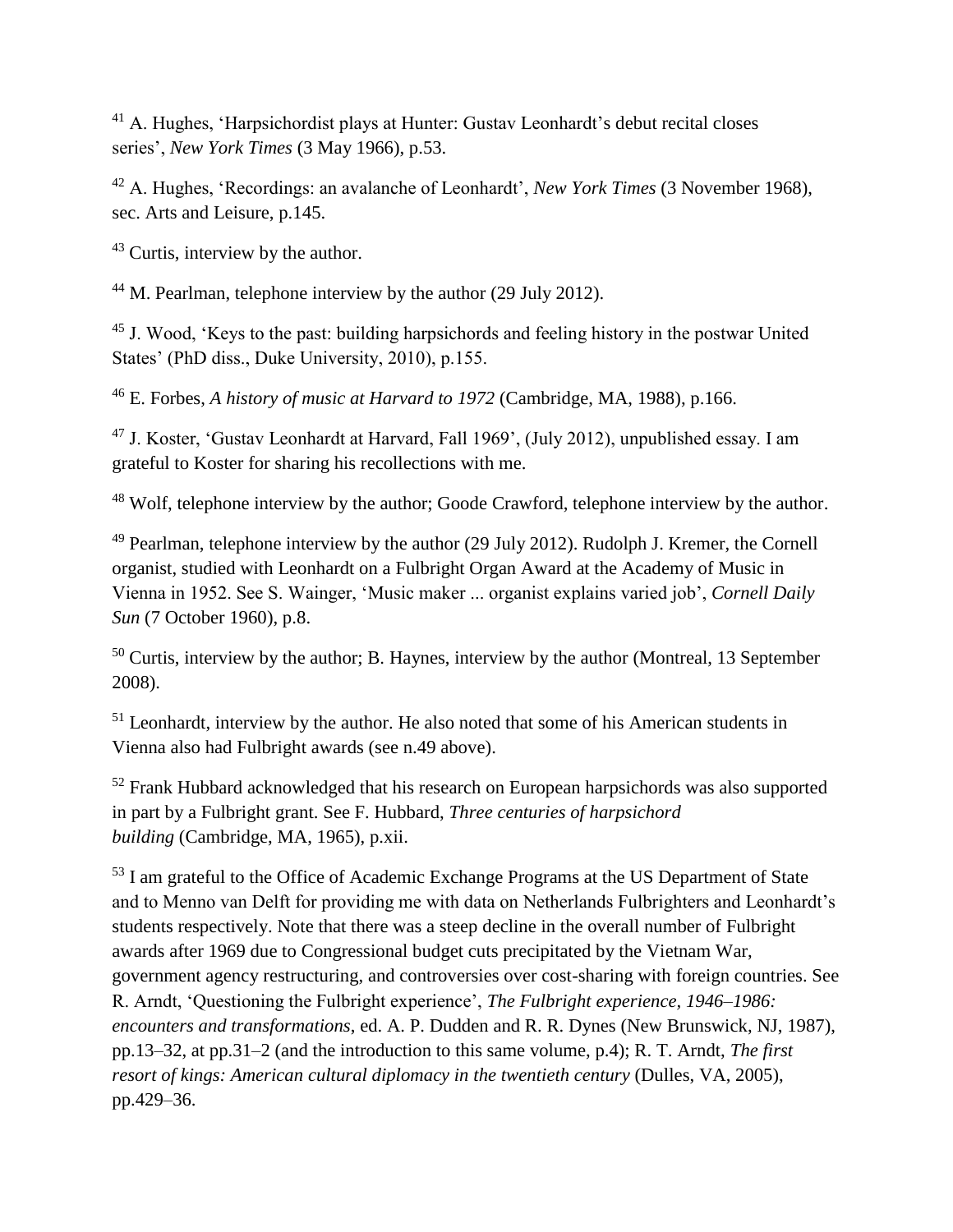<sup>54</sup> http://us.fulbrightonline.org/history (accessed 29 July 2013).

<sup>55</sup> K. Schuyt and E. Taverne, *1950: Prosperity and welfare*, Dutch culture in a European perspective iv (Assen, 2004), pp.68–70.

<sup>56</sup> D. J. Snyder, 'Dutch cultural policy in the United States', in *Four centuries of Dutch– American relations, 1609–2009*, ed. H. Krabbendam, C. A. van Minnen and G. Scott-Smith (Albany, 2009), pp.970–81.

<sup>57</sup> J. C. Kennedy, 'Cultural developments in the Dutch–American relationship since 1945', in *Four centuries of Dutch-American relations*, pp.931–48, at p.935.

<sup>58</sup> Arndt, *The first resort of kings*, pp.360–1 and 401–3.

<sup>59</sup> Wood, *Keys to the past*, p.27; see also pp.166–89.

<sup>60</sup> Goode Crawford, telephone interview with the author.

<sup>61</sup> Haynes interview.

<sup>62</sup> Wolf interview; R. van der Maar, '"Johnson War Criminal!"', p.104.

<sup>63</sup> Haynes, interview by the author (13 September 2008).

<sup>64</sup> Goode Crawford telephone interview with the author.

<sup>65</sup> See Farber, 'The hidden soul of Europe's hip youth capital'; Jobs, 'Youth movements'.

<sup>66</sup> On the political activities of Brüggen, Ton Koopman (also a former Leonhardt student) and other Dutch historical performers, see Rubinoff, 'Cracking the Dutch early music movement', pp.6–8.

 $67$  Curtis, interview by the author. As Curtis recollected, in the audience at that concert were Mario Savio, a leader of the FSM, and Alice Waters (future Slow Food activist, chef and owner of Chez Panisse restaurant).

<sup>68</sup> Koster, 'Gustav Leonhardt at Harvard'.

<sup>69</sup> 'Million mark Vietnam moratorium in nationwide and Boston protests rallies peaceful; War backers fly flags', *Harvard Crimson* (16 October 1969).

<sup>70</sup> T. Merritt, 'The scene: reflections summer 1970', *Report to the Friends of Music*, Harvard University Music Department (September 1970), pp.5–11. I am grateful to Lesley Bannatyne for providing me with a copy.

<sup>71</sup> Leonhardt, interview by the author.